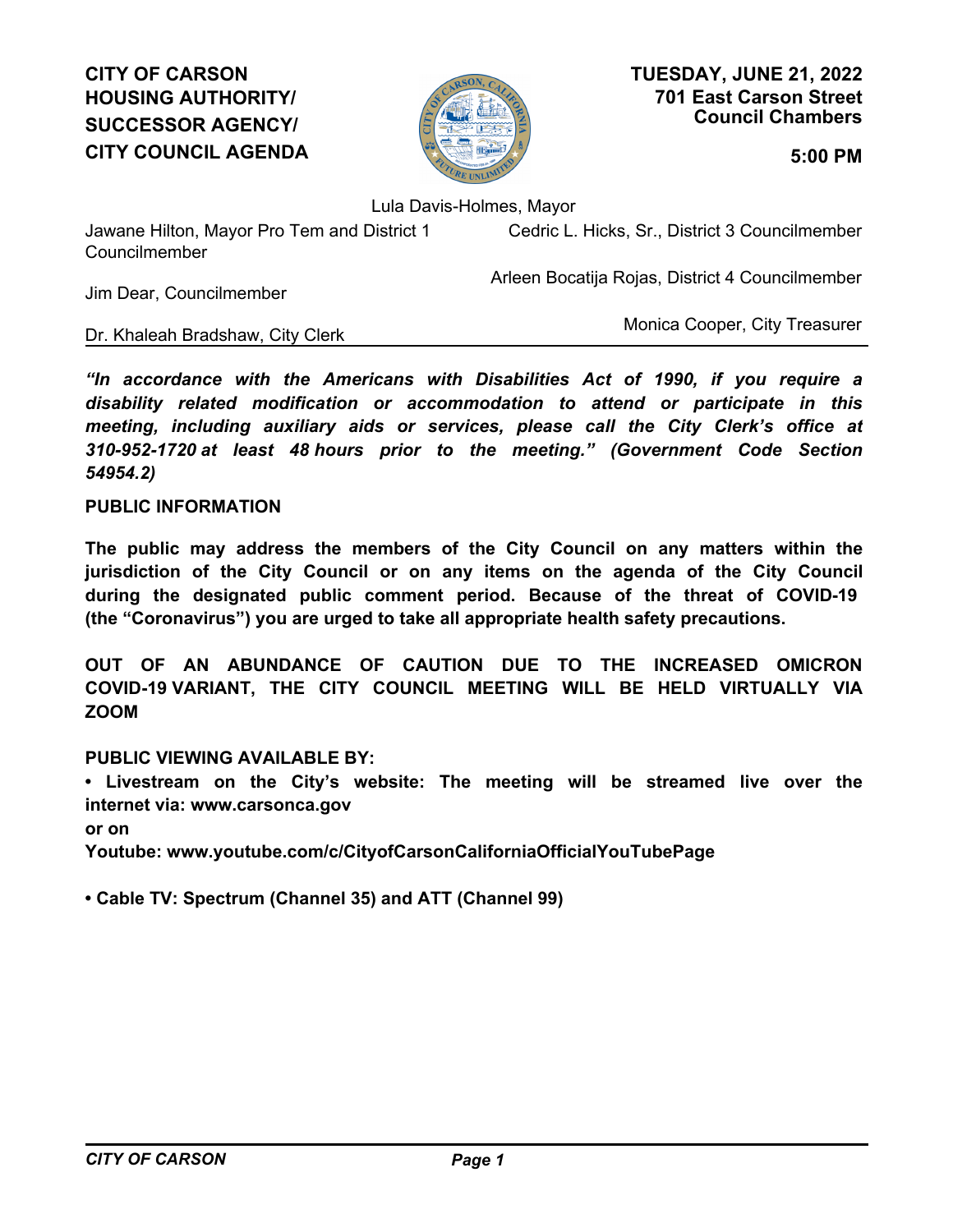#### **PUBLIC COMMENTS CAN BE MADE AT/VIA:**

**• Call-In: To make a live comment over the phone, call 1-669-900-6833 (Meeting ID: 310 233 4888) on the date of the meeting during the portion of the agenda entitled "Oral Communications." There will be two Oral Communication sessions: one for Agendized Items (comment items ON the agenda) while the other for non-Agendized items (comment about items NOT on the Agenda). Please refer to the Agenda when to call in for these sessions.**

**• Email: Public comments can be emailed to cityclerk@carsonca.gov. The cut-off time to receive any email communications is 3:00 p.m. on the day of the meeting.**

**• Written: Written comments can be placed into the metal Drop Box located in front of City Hall. The cut-off time to receive any written communications is 3:00 p.m. on the day of the meeting.**

*Written comments placed in the outside Drop Box or any email received will not be read aloud at Council Meeting but will be circulated to the City Council and incorporated into the record.*

*The Oral Communications portion of the agenda is limited to a duration of one hour unless otherwise approved by the City Council. Comment time is normally 3 minutes depending on number of speakers.*

*While participating, please state your name and identify the agenda item you wish to address in your comments.*

**CALL TO ORDER: CITY COUNCIL/SUCCESSOR AGENCY/HOUSING AUTHORITY (5:00 pm)**

**ROLL CALL (CITY CLERK):**

**FLAG SALUTE:**

**INVOCATION:**

**CLOSED SESSION (Items 1 to 3)**

**REPORT ON ANY PUBLIC COMMENTS ON CLOSED SESSION ITEMS (CITY CLERK)**

**ANNOUNCEMENT OF CLOSED SESSION ITEMS (CITY ATTORNEY)**

**RECESS INTO CLOSED SESSION UNTIL 6:00 P.M. OR UNTIL THE END OF CLOSED SESSION, WHICHEVER OCCURS FIRST**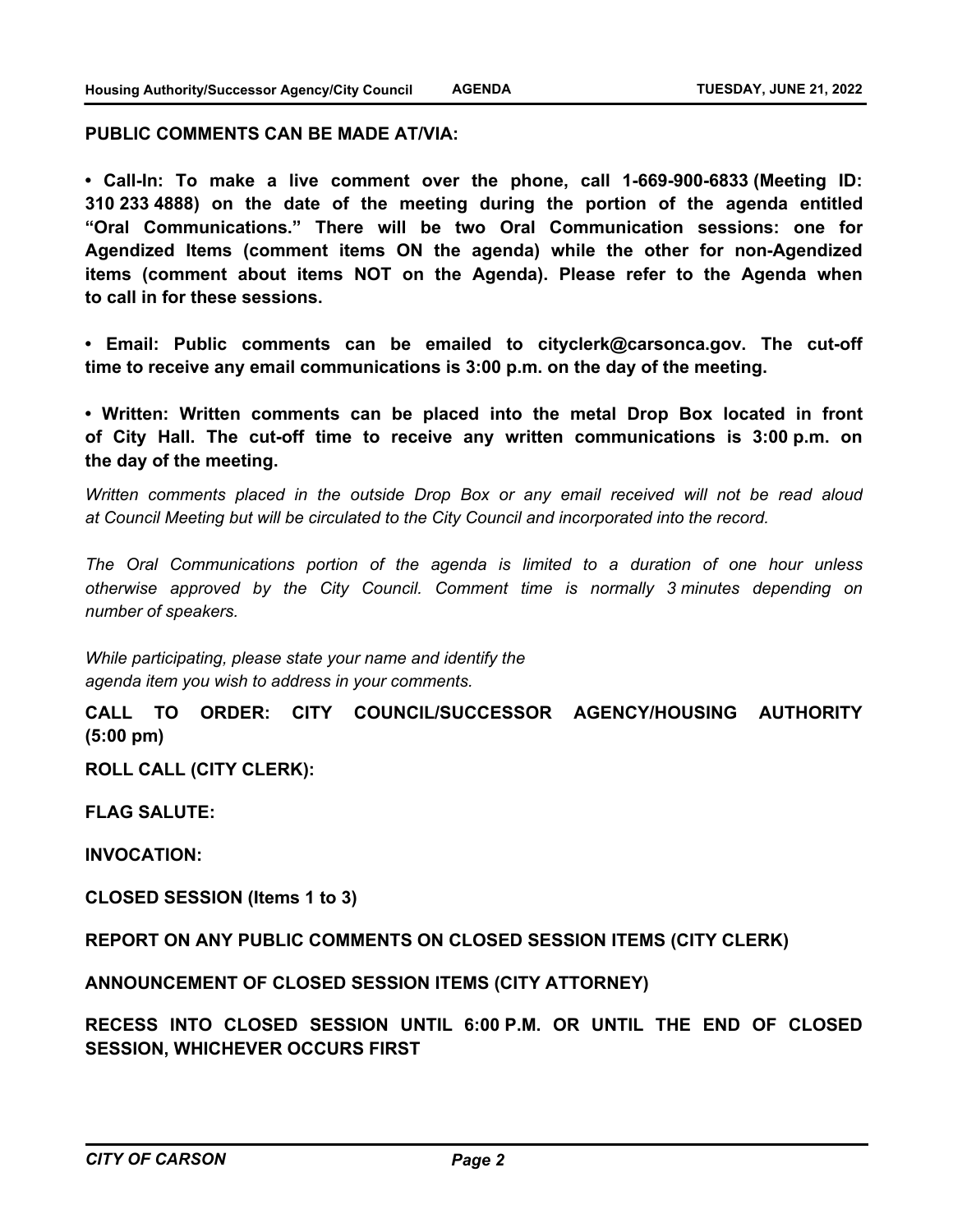| <b>Item No. 1. 2022-546</b>                  |  | <b>CONFERENCE</b> | <b>WITH</b> | <b>LEGAL</b> | <b>COUNSEL</b> |  |
|----------------------------------------------|--|-------------------|-------------|--------------|----------------|--|
| <b>ANTICIPATED LITIGATION (CITY COUNCIL)</b> |  |                   |             |              |                |  |

- *Recommendation:* A closed session will be held, pursuant to Government Code Section  $54956.9$  (d)(2) or (d)(3) and (e)(1), because there is a significant exposure to litigation in 3 cases.
- **CONFERENCE WITH LEGAL COUNSEL ANTICIPATED LITIGATION (CITY COUNCIL) Item No. 2.** [2022-556](http://carson.legistar.com/gateway.aspx?m=l&id=/matter.aspx?key=10487)
	- *Recommendation:* A closed session will be held, pursuant to Government Code Section 54956.9 (d)(4), because the City is considering whether to initiate litigation in 1 case.

#### CONFERENCE WITH REAL PROPERTY **NEGOTIATOR Item No. 3.** [2022-557](http://carson.legistar.com/gateway.aspx?m=l&id=/matter.aspx?key=10488)

*Recommendation:* A closed session will be held, pursuant to Government Code Section 54956.8, to enable the City Council and the Carson Reclamation Authority to consider negotiations with Robert Craig Maniaci, 3M Billboards, LLC, with whom City and Authority are negotiating, and to give direction to its negotiators David Roberts, City Manager and John Raymond, Executive Director, regarding that certain real property known as 20400 Main Street. The City and Authority's real property negotiators will seek direction from the City Council and Authority Board regarding price and terms of payment for the property.

**RECONVENE TO OPEN SESSION AT 6:00 P.M. OR AT THE END OF CLOSED SESSION, WHICHEVER OCCURS FIRST**

**REPORT ON CLOSED SESSION ACTIONS (CITY ATTORNEY)**

**INTRODUCTIONS (MAYOR)**

**REPORT FROM CAPTAIN JONES OF CARSON SHERIFF'S STATION Item No. 4.** [2022-521](http://carson.legistar.com/gateway.aspx?m=l&id=/matter.aspx?key=10452)

**PRESENTATIONS**

- **PRESENTATION UPDATE FROM WEST BASIN MUNICIPAL WATER DISTRICT Item No. 5.** [2022-522](http://carson.legistar.com/gateway.aspx?m=l&id=/matter.aspx?key=10453)
- **STATE OF CALIFORNIA LEGISLATIVE UPDATE FROM JOE A. GONSALVES & SON Item No. 6.** [2022-531](http://carson.legistar.com/gateway.aspx?m=l&id=/matter.aspx?key=10462)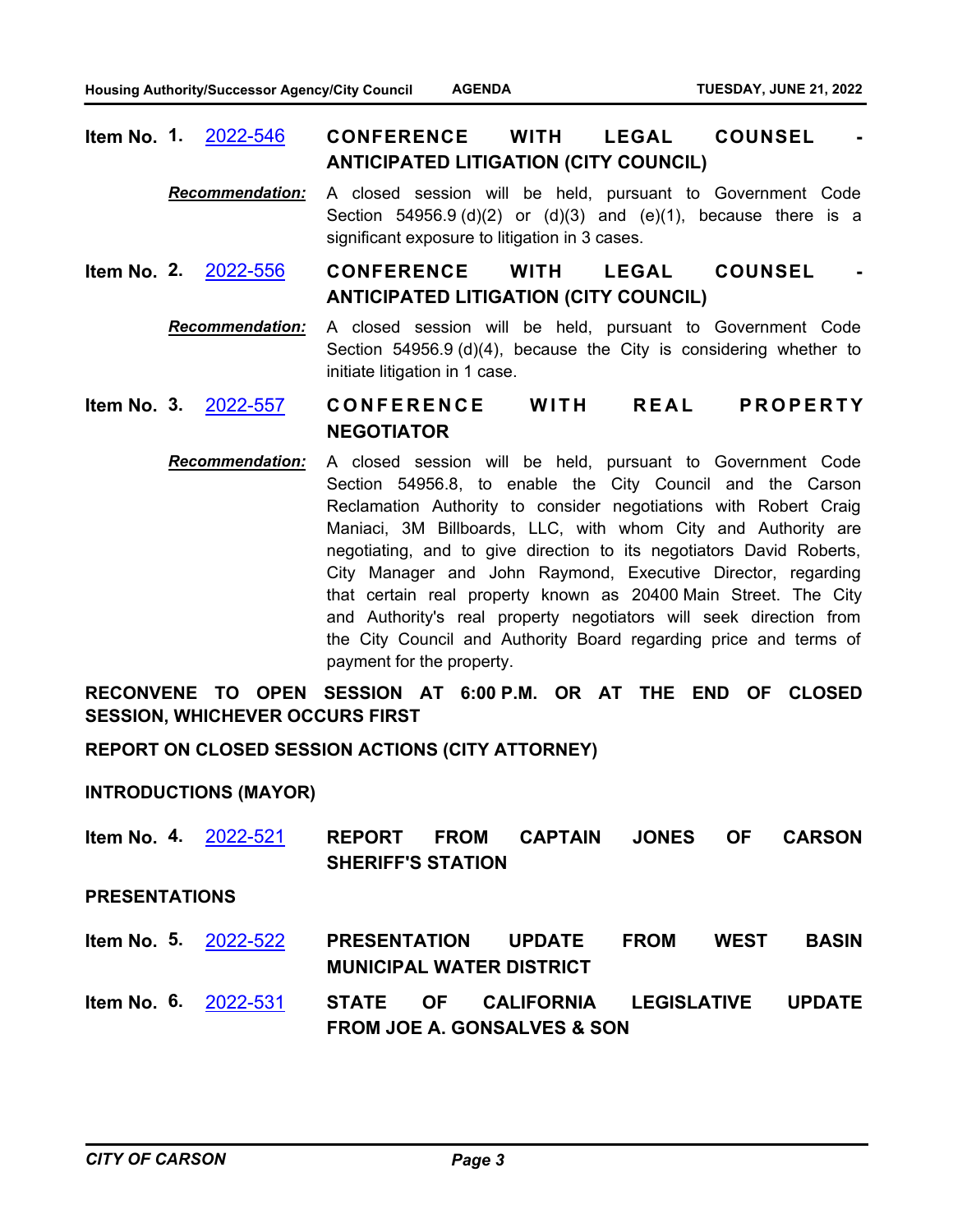**PRESENTATION ON THE PROPOSED STRATEGIC PUBLIC ENGAGEMENT AND OUTREACH ON DOMINGUEZ CHANNEL Item No. 7.** [2022-553](http://carson.legistar.com/gateway.aspx?m=l&id=/matter.aspx?key=10484)

### **ORAL COMMUNICATIONS FOR MATTERS LISTED ON THE AGENDA (MEMBERS OF THE PUBLIC) (LIMITED TO ONE HOUR)**

*The public may address the members of the City Council/Housing Authority/Successor Agency on any matters within the jurisdiction of the City Council/Housing Authority/Successor Agency or on any items on the agenda of the City Council/Housing Authority/Successor Agency, other than closed session matters, prior to any action taken on the agenda. Speakers are limited to no more than three minutes, speaking once. Oral communications will be limited to one (1) hour unless extended by order of the Mayor with approval of the City Council.*

#### **APPROVAL OF MINUTES:**

#### **APPROVAL OF THE MAY 3, 2022 CITY**  COUNCIL/SUCCESSOR AGENCY/HOUSING **AUTHORITY REGULAR MEETING MINUTES Item No. 8.** [2022-517](http://carson.legistar.com/gateway.aspx?m=l&id=/matter.aspx?key=10448)

*Recommendation:* Approve the minutes as listed.

*Attachments:* [2022 MAY 3 CC-CSA-CHA Reg Mtg minutes \(FINAL\).pdf](http://carson.legistar.com/gateway.aspx?M=F&ID=a00a9805-1a9f-44a0-a1c1-071e31b9c2dd.pdf)

#### **CONSENT: (Items 9 to 37)**

*ANY ITEM OR ITEMS MAY BE REMOVED FOR DISCUSSION.* 

*These items are considered to be routine items of business and have, therefore, been placed on the CONSENT CALENDAR. For items remaining on the CONSENT CALENDAR, a single motion to ADOPT the recommended action is in order.*

**CONSIDER MONTHLY INVESTMENT AND CASH REPORT FOR THE CITY OF CARSON, CARSON HOUSING AUTHORITY, CARSON SUCCESSOR AGENCY-MONTH ENDING MAY 31, 2022 Item No. 9.** [2022-441](http://carson.legistar.com/gateway.aspx?m=l&id=/matter.aspx?key=10372)

*Recommendation:* RECEIVE and FILE.

[Cash rpt MAY 2022](http://carson.legistar.com/gateway.aspx?M=F&ID=1ffe96f3-4664-4313-821e-e125f30a1da6.pdf) CITY OF CARSON PORTFOLIO RESERVES SUMMARY MAY 2 [CITY OF CARSON SUCCESSOR PORTFOLIO RESERVES SUM](http://carson.legistar.com/gateway.aspx?M=F&ID=68971e9e-a9a3-4255-9b49-fbe2f67785fb.pdf) *Attachments:*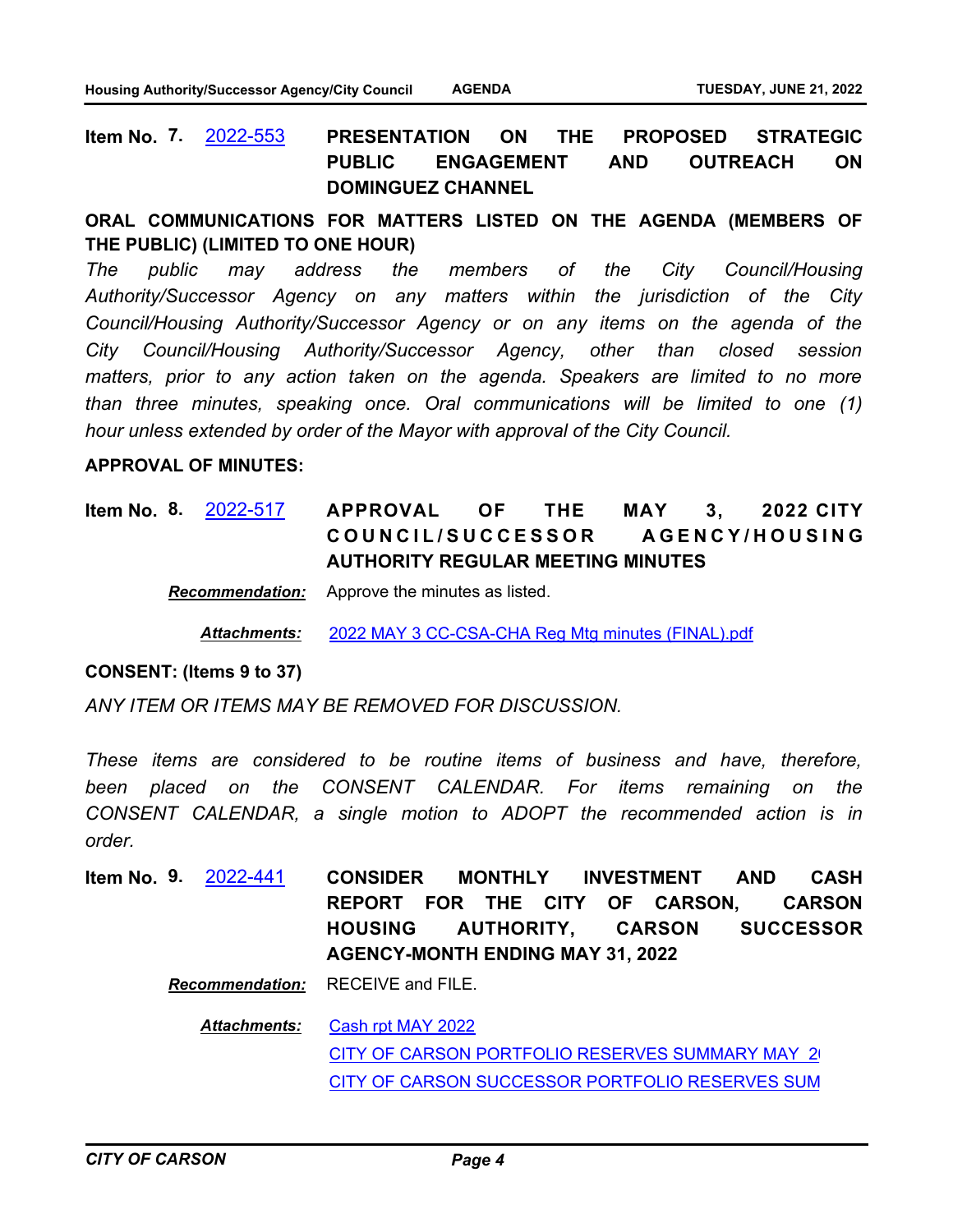**Resolution No. 22-126, A RESOLUTION OF THE CITY COUNCIL OF THE CITY OF CARSON RATIFYING CLAIMS AND DEMANDS IN THE AMOUNT OF \$4,025,630.65, DEMAND CHECK NUMBERS 162899 THROUGH 163134 Item No. 10.** [2022-536](http://carson.legistar.com/gateway.aspx?m=l&id=/matter.aspx?key=10467)

*Attachments:* [Exhibit 1 Demand Reg File # Reso#22-126](http://carson.legistar.com/gateway.aspx?M=F&ID=f97d30ed-b0ba-4517-9a81-9d9f44cafea6.pdf)

**Resolution No. 22-07-CSA, A RESOLUTION OF THE CARSON SUCCESSOR AGENCY RATIFYING CLAIMS AND DEMANDS IN THE AMOUNT OF \$44,245.85, DEMAND CHECK NUMBERS SA-001864 THROUGH SA-001869 Item No. 11.** [2022-538](http://carson.legistar.com/gateway.aspx?m=l&id=/matter.aspx?key=10469)

*Attachments:* [Exhibit 1 CSA Demand Reso #22-07-CSA](http://carson.legistar.com/gateway.aspx?M=F&ID=15b1d5e8-c5a2-4946-9620-8bd5b4af3bee.pdf)

**Resolution No. 22-07-CHA, A RESOLUTION OF THE CARSON HOUSING AUTHORITY RATIFYING CLAIMS AND DEMANDS IN THE AMOUNT OF \$33,764.00, DEMAND CHECK NUMBERS HA-001908 through HA-001912 Item No. 12.** [2022-537](http://carson.legistar.com/gateway.aspx?m=l&id=/matter.aspx?key=10468)

*Attachments:* [Exhibit 1 CHA Demand Reso# 22-07-CHA](http://carson.legistar.com/gateway.aspx?M=F&ID=ed0c8095-510f-4b4f-a317-2b35cec9b213.pdf)

**Item No. 13.** [2022-518](http://carson.legistar.com/gateway.aspx?m=l&id=/matter.aspx?key=10449) **COVID-19 UPDATE (CITY COUNCIL)**

*Recommendation:* 1. RECEIVE and FILE.

**CONSIDER AN UPDATE ON CITY COMMISSIONS (CITY COUNCIL) Item No. 14.** [2022-446](http://carson.legistar.com/gateway.aspx?m=l&id=/matter.aspx?key=10377)

*Recommendation:* RECEIVE and FILE this report.

- **CONSIDER AN UPDATE ON CITY PROJECTS (CITY COUNCIL) Item No. 15.** [2022-447](http://carson.legistar.com/gateway.aspx?m=l&id=/matter.aspx?key=10378)
	- *Recommendation:* RECEIVE and FILE this informational update.

[Community Development Projects](http://carson.legistar.com/gateway.aspx?M=F&ID=cf23ac36-58b5-4ebf-8478-1d1038d9c66c.pdf) [Public Works Projects](http://carson.legistar.com/gateway.aspx?M=F&ID=33b5d98b-7d3f-4a6e-81bc-7e97ecd073ef.pdf) [Information Technology Projects](http://carson.legistar.com/gateway.aspx?M=F&ID=ee6b83cc-91f3-4604-83ec-a31d4f224309.pdf) [Public Safety Projects](http://carson.legistar.com/gateway.aspx?M=F&ID=0d31137d-6029-4578-a1f1-9762a2462bda.pdf) *Attachments:*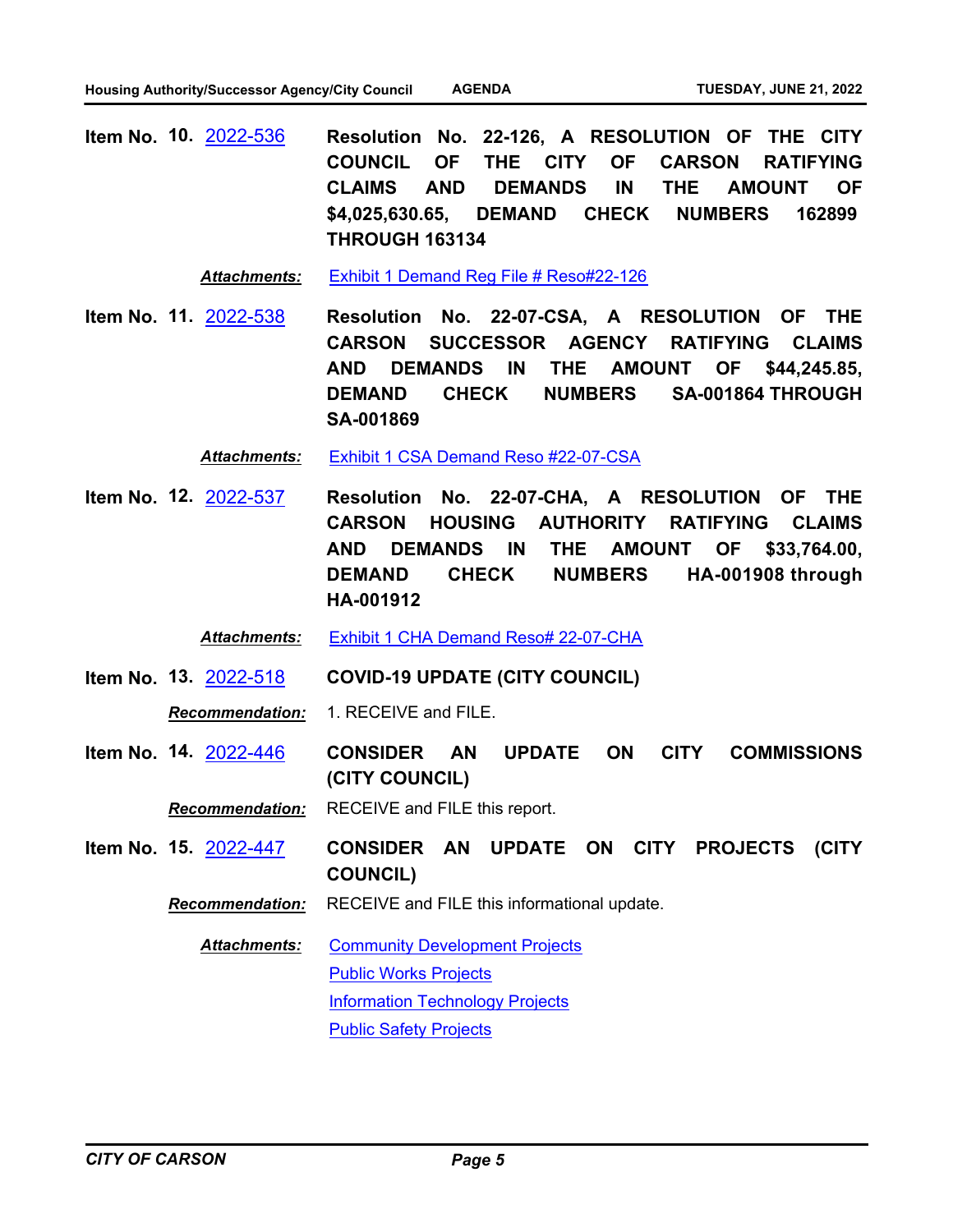**CONSIDER TAKING A POSITION OF SUPPORT AND SENDING A CORRESPONDING LETTER REGARDING ASSEMBLY BILL 2622 TO EXTEND THE EXEMPTION OF STATE SALES TAX FOR ZERO-EMISSION TRANSIT BUSES UNTIL JANUARY 1, 2026 (CITY COUNCIL) Item No. 16.** [2022-524](http://carson.legistar.com/gateway.aspx?m=l&id=/matter.aspx?key=10455)

> *Recommendation:* SUPPORT Assembly Bill 2622 and DIRECT staff to transmit a corresponding letter of support.

Attachments: [Exhibit No. 1 - Letter of Support for Assembly Bill 2622](http://carson.legistar.com/gateway.aspx?M=F&ID=025a7743-568e-44e5-9b76-4c4f66ef5aa3.pdf)

- **CONSIDER RESOLUTION NO. 22-135, A RESOLUTION OF THE CITY COUNCIL OF THE CITY OF CARSON, CALIFORNIA, APPROVING (1) FORGIVENESS OF ALL LOANS GIVEN TO SMALL BUSINESSES IN RESPONSE TO THE COVID-19 PANDEMIC, (2) REIMBURSEMENT OF LOAN PAYMENTS ALREADY PAID, AND (3) FORM OF TERMINATION AGREEMENT TERMINATING LOAN DOCUMENTS USING AMERICAN RESCUE PLAN ACT OF 2021 FUNDS Item No. 17.** [2022-539](http://carson.legistar.com/gateway.aspx?m=l&id=/matter.aspx?key=10470)
	- *Recommendation:* 1. APPROVE Resolution No. 22-135, "A RESOLUTION OF THE CITY COUNCIL OF THE CITY OF CARSON, CALIFORNIA, APPROVING (1) FORGIVENESS OF ALL LOANS GIVEN TO SMALL BUSINESSES IN RESPONSE TO THE COVID-19 PANDEMIC, (2) REIMBURSEMENT OF LOAN PAYMENTS ALREADY PAID, AND (3) FORM OF TERMINATION AGREEMENT TERMINATING LOAN DOCUMENTS"; and 2. DIRECT Staff to undertake the notification process to the borrowers and process the forgiveness applications expeditiously.

[Resolution No. 22-135\\_Forgiving Small Business Loans](http://carson.legistar.com/gateway.aspx?M=F&ID=d750ed44-8363-40a1-955f-2195c664827d.pdf) [Termination Agreement Small Business Loans FORM](http://carson.legistar.com/gateway.aspx?M=F&ID=05ce0a93-62ae-4aa6-866b-de30b3504fab.pdf) Letter to Loan Program Recipients Loan Forgiveness *Attachments:*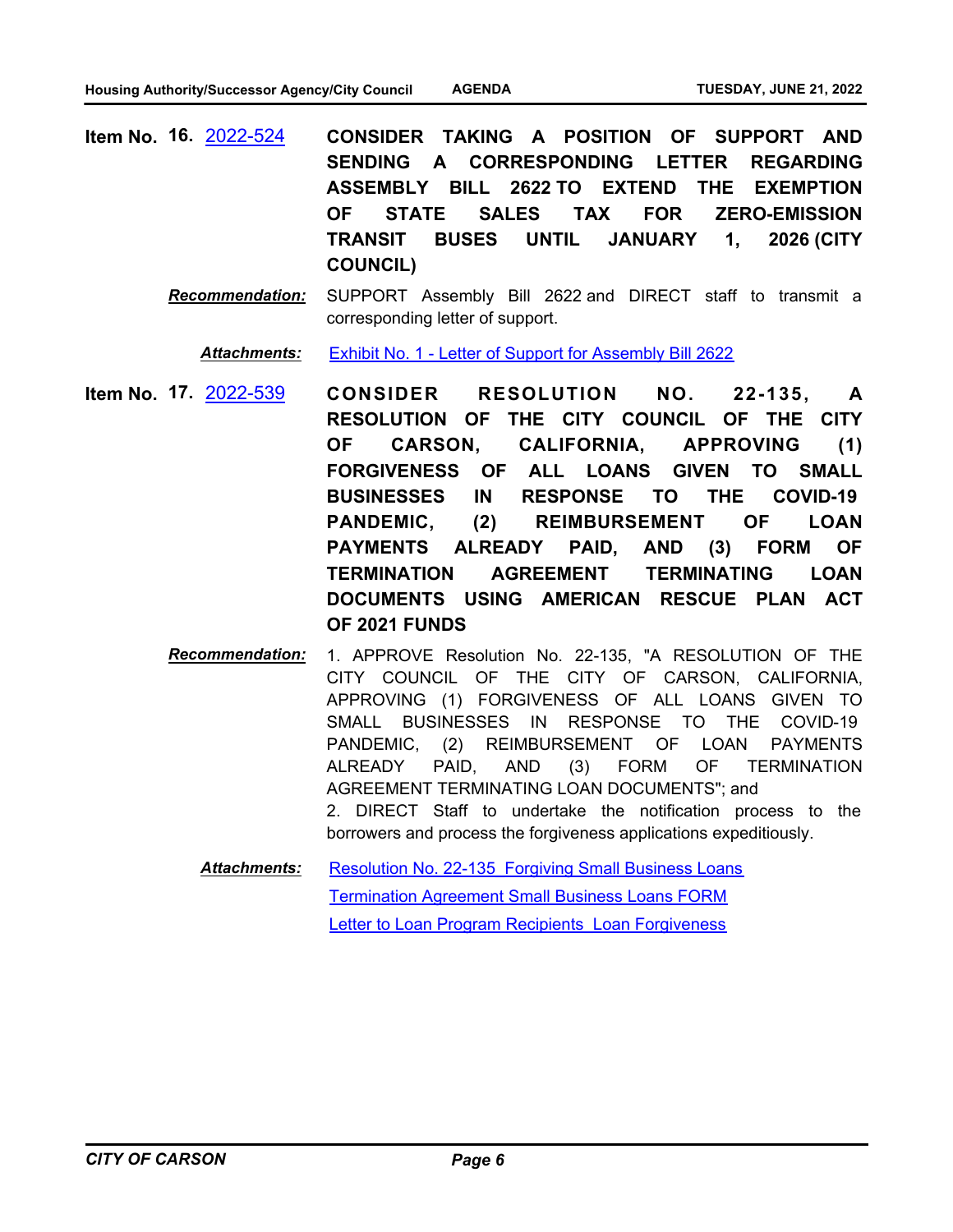- **CONSIDER RESOLUTION NO. 22-131, A RESOLUTION OF THE CITY COUNCIL OF THE CITY OF CARSON, CALIFORNIA, ESTABLISHING A CITYWIDE COMMERCIAL FAÇADE IMPROVEMENT PROGRAM, AND RESOLUTION NO. 22-132, A RESOLUTION OF THE CITY COUNCIL OF THE CITY OF CARSON, CALIFORNIA, AMENDING THE FISCAL YEAR 2021-22 BUDGET IN THE AMOUNT OF \$1,000,000 (CITY COUNCIL) Item No. 18.** [2022-371](http://carson.legistar.com/gateway.aspx?m=l&id=/matter.aspx?key=10302)
	- *Recommendation:* 1. WAIVE further reading and APPROVE Resolution No. 22-131, "A RESOLUTION OF THE CITY COUNCIL OF THE CITY OF CARSON, CALIFORNIA, ESTABLISHING A CITYWIDE COMMERCIAL FA $\sqcap$ ADE IMPROVEMENT PROGRAM": and 2. WAIVE further reading and Resolution No. 22-132, "A RESOLUTION OF THE CITY COUNCIL OF THE CITY OF CARSON, CALIFORNIA, AMENDING THE FISCAL YEAR 2021-22 BUDGET IN THE AMOUNT OF \$1,000,000;" and 3. AUTHORIZE the Mayor to execute the Resolutions.
		- 1.

[Resolution No. 22-131](http://carson.legistar.com/gateway.aspx?M=F&ID=02d05185-29b5-4a48-a840-5733694010ed.pdf) [Budget Resolution No. 22-132](http://carson.legistar.com/gateway.aspx?M=F&ID=f77380da-643f-46a8-a747-c940dd70a608.pdf) [Carson Facade Improvement Program Guidelines](http://carson.legistar.com/gateway.aspx?M=F&ID=60b49bc2-6d4b-478a-97a0-d4b6652ed8b2.pdf) *Attachments:*

**CONSIDER APPROVAL OF AMENDMENT NO. 2 TO THE AGREEMENT WITH ADMINISTRATIVE SERVICES COOPERATIVE, INC. TO MODIFY THE CURRENT DIAL-A-RIDE SERVICE AREA MAP (CITY COUNCIL) Item No. 19.** [2022-430](http://carson.legistar.com/gateway.aspx?m=l&id=/matter.aspx?key=10362)

> *Recommendation:* TAKE the following actions: 1. APPROVE Amendment No. 2 to the Dial-A-Ride Services Agreement with Administrative Services Cooperative, Inc. (Exhibit No. 1; the "Amendment"). 2. AUTHORIZE the Mayor to execute the Amendment, upon approval as to form by the City Attorney.

[Exhibit No. 1 - Amendment No. 2](http://carson.legistar.com/gateway.aspx?M=F&ID=a5e0ff6c-a8e6-4202-83f0-b5dc7b2b3e6a.pdf) [Exhibit No. 2 - Proposed Dial-A-Ride Service Map](http://carson.legistar.com/gateway.aspx?M=F&ID=a6f560aa-8e70-46ad-8f3c-c0ab6c1f000c.pdf) *Attachments:*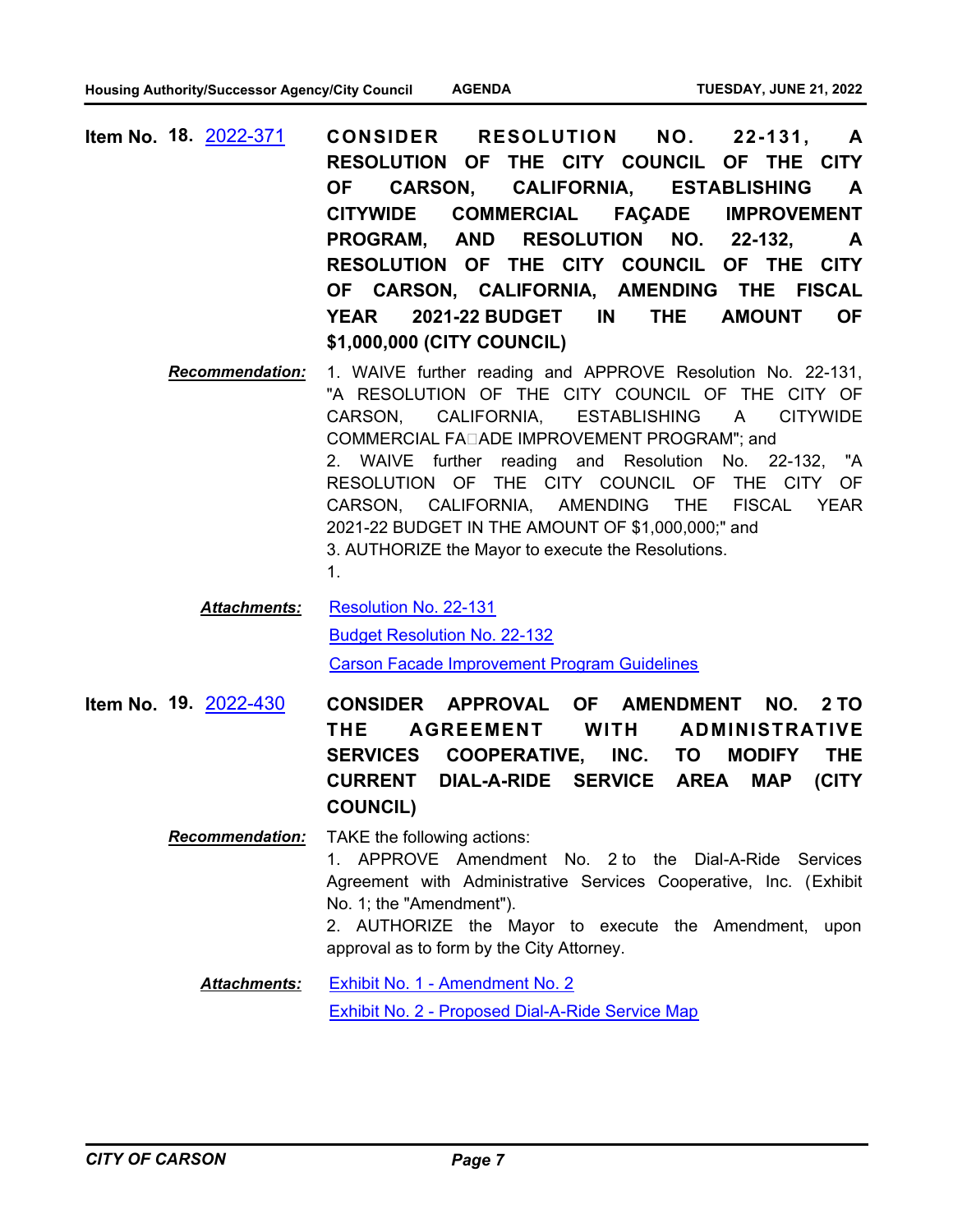| <b>Item No. 20. 2022-486</b> |                                | CONSIDER APPROVING A MEMORANDUM OF         |  |  |
|------------------------------|--------------------------------|--------------------------------------------|--|--|
|                              |                                | UNDERSTANDING FOR COOPERATION BETWEEN      |  |  |
|                              |                                | THE CITY OF CARSON AND MERCY PHARMACY      |  |  |
|                              |                                | GROUP, INC., RELATED TO PROVISION OF COVID |  |  |
|                              |                                | TESTING AND VACCINATIONS FOR CITY          |  |  |
|                              | <b>RESIDENTS AT CITY SITES</b> |                                            |  |  |

*Recommendation:* TAKE all of the following actions:

1. APPROVE the Memorandum of Understanding between the City of Carson and Mercy Pharmacy Group, Inc. (Exhibit No. 1; the "MOU").

2. AUTHORIZE the City Manager to execute the MOU following approval as to form by the City Attorney.

1.

*Sponsors:* Community Services

**Attachments:** [Exhibit 1: Mercy Pharmacy Group MOU](http://carson.legistar.com/gateway.aspx?M=F&ID=89e1fbd4-c8a2-429c-91b7-ea68064bc898.DOCX)

- **CONSIDER AWARDING A CONSTRUCTION**  CONTRACT WITH CALIFORNIA WATERS **DEVELOPMENT, INC. TO COMPLETE NEEDED FACILITY IMPROVEMENTS AT DOMINGUEZ AQUATIC CENTER, FOISIA POOL, AND HEMINGWAY AQUATIC CENTER (CITY COUNCIL). Item No. 21.** [2022-506](http://carson.legistar.com/gateway.aspx?m=l&id=/matter.aspx?key=10437)
	- *Recommendation:* TAKE the following actions: 1. AWARD a construction contract with California Waters Development, Inc. to complete needed improvements at Dominguez Aquatic Center, Foisia Pool, and Hemingway Aquatic Center in an amount not-to-exceed \$1,032,128.00. 2. AUTHORIZE Mayor to execute the Agreement, following approval as to form by the City Attorney.

[IFB 22-01 - BID REGISTER](http://carson.legistar.com/gateway.aspx?M=F&ID=668ca29a-c44e-44be-b3ca-635141b3297a.pdf) [CALIFORNIA WATER DEVELOPMENT - CONTRACT](http://carson.legistar.com/gateway.aspx?M=F&ID=ac3d3824-bbbc-4cbd-aea7-8f3965df9bd4.pdf) *Attachments:*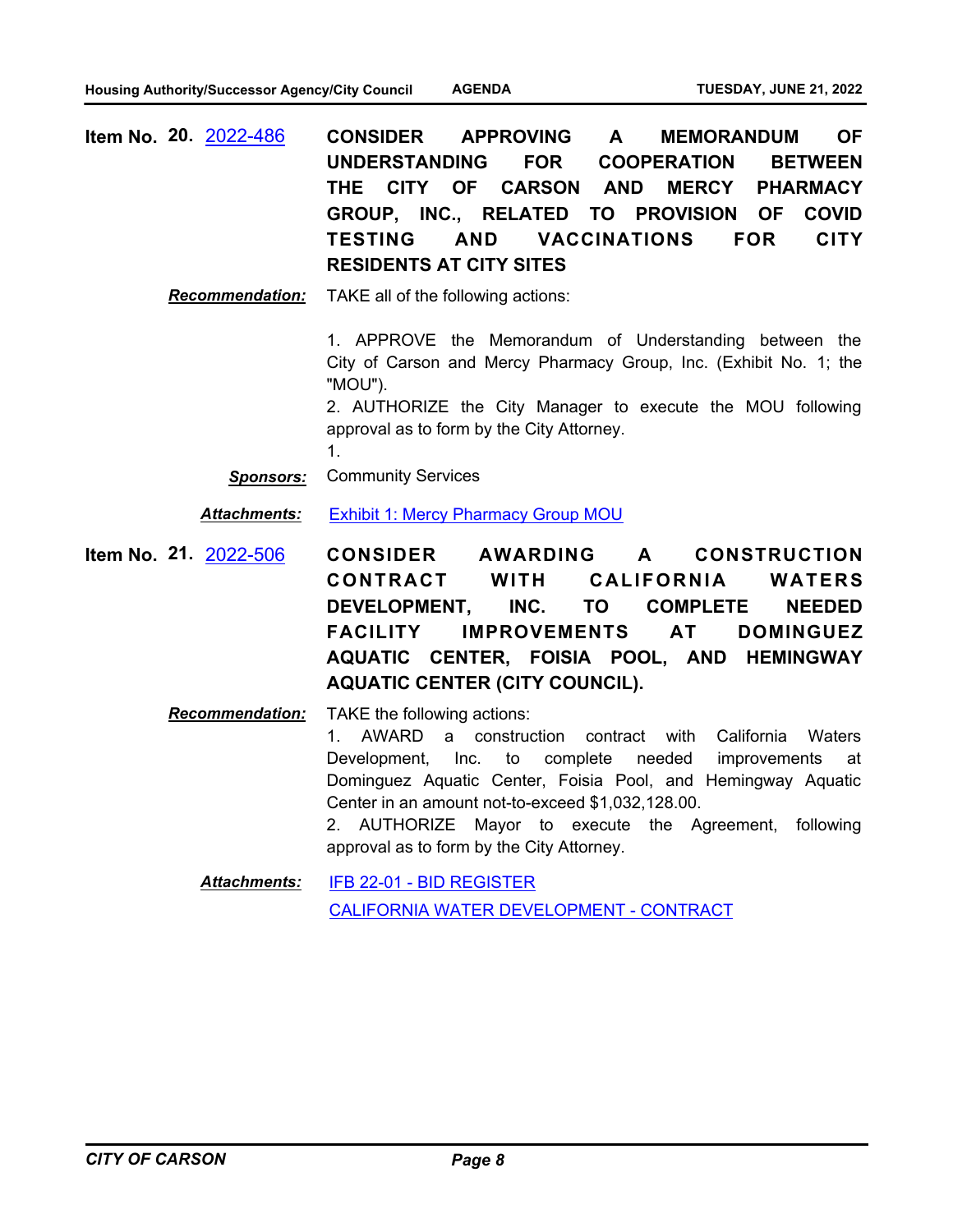**CONSIDER AWARDING A CONTRACT WITH RMF CONTRACTING, INC. TO PROVIDE ATHLETIC FIELD LIGHT IMPROVEMENTS TO CALAS PARK (CITY COUNCIL). Item No. 22.** [2022-507](http://carson.legistar.com/gateway.aspx?m=l&id=/matter.aspx?key=10438)

> *Recommendation:* TAKE the following actions: 1. AWARD a construction contract with RMF Contracting, Inc. to complete athletic field light improvements at Calas Park in an amount not-to-exceed \$207,575.00. 2. AUTHORIZE Mayor to execute the Agreement, following approval as to form by the City Attorney.

[IFB 22-28 - Bid Register](http://carson.legistar.com/gateway.aspx?M=F&ID=2d943055-af7e-452c-bd3f-fa2137db8fef.pdf) [RMF - CONTRACT](http://carson.legistar.com/gateway.aspx?M=F&ID=9f03498a-e074-4870-8fe6-932f6fd146e2.docx) *Attachments:*

**CONSIDERATION OF AWARD OF ON-CALL CONCRETE REMEDIATION SERVICES CONTRACT TO SOUTHERN CALIFORNIA PRECISION CONCRETE, INC. (CITY COUNCIL) Item No. 23.** [2022-519](http://carson.legistar.com/gateway.aspx?m=l&id=/matter.aspx?key=10450)

*Recommendation:* TAKE the following actions:

1. APPROVE the proposed Public Works Agreement with Southern California Precision Concrete, Inc. for the provision of on-call concrete remediation services for a not-to-exceed contract sum of \$700,000.00 (Exhibit No. 1) (the "So. Cal. Precision Concrete Contract").

2. AUTHORIZE the Mayor to execute the So. Cal. Precision Concrete Contract following approval as to form by the City Attorney.

[Exhibit 1-So. Cal Precision Concrete Contract \(Final\)](http://carson.legistar.com/gateway.aspx?M=F&ID=471871a6-b222-4bed-8a7a-35ac368f4d00.pdf) [Exhibit 2-So. Cal. Precision Concrete Bid](http://carson.legistar.com/gateway.aspx?M=F&ID=a8b27ff0-d462-4624-a9d1-d7e8b6e7a30a.pdf) [Exhibit 3-Bid Register-22-007 On-Call Services-Concrete Remedia](http://carson.legistar.com/gateway.aspx?M=F&ID=e5ae14e2-be6f-42d5-9eba-86b19cc3cd02.pdf)tion *Attachments:*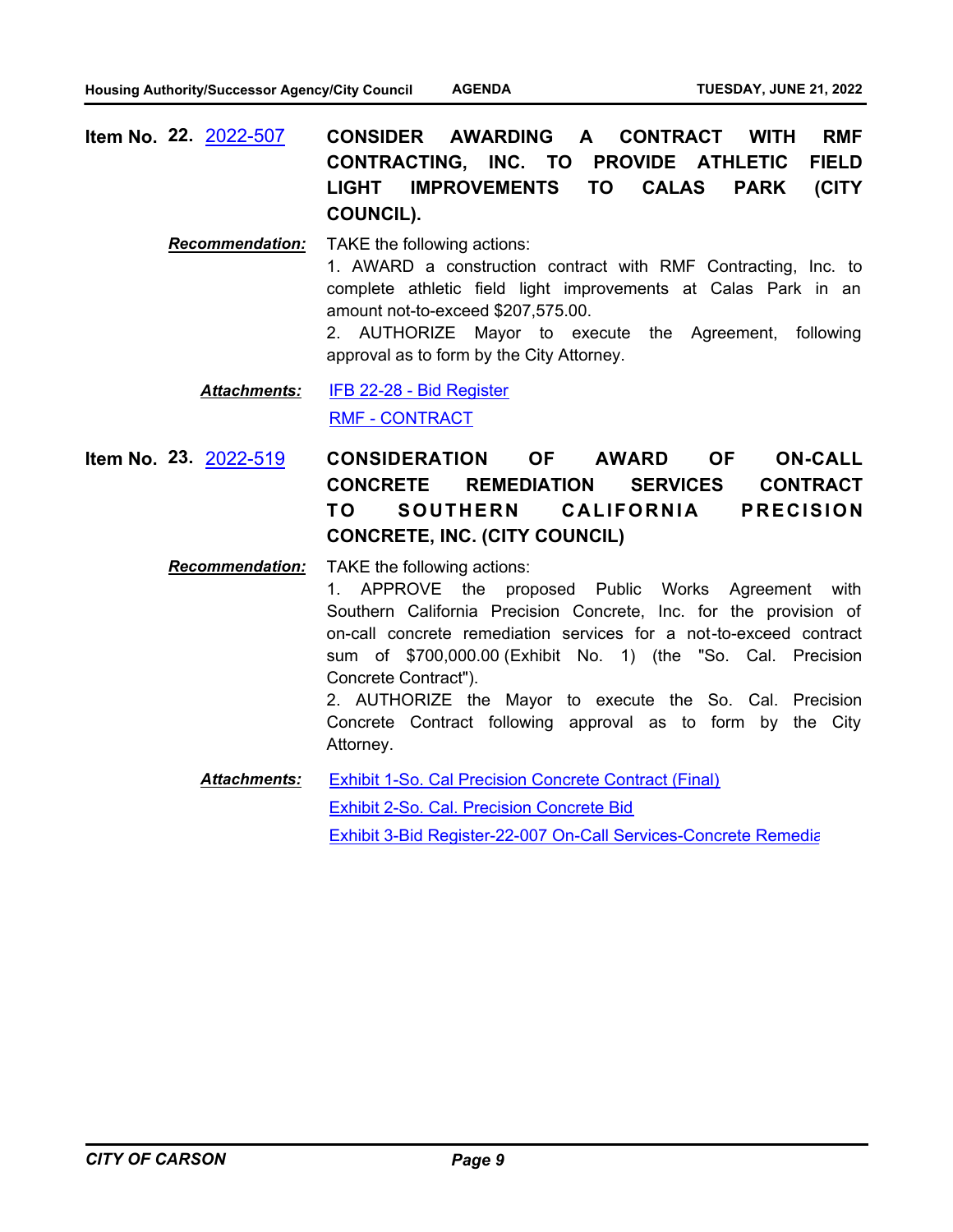**CONSIDER AWARDING A CONSTRUCTION CONTRACT WITH F.C. & SONS ROOFING, INC. TO COMPLETE NEEDED ROOF REPAIRS AT CALAS PARK (CITY COUNCIL). Item No. 24.** [2022-509](http://carson.legistar.com/gateway.aspx?m=l&id=/matter.aspx?key=10440)

> *Recommendation:* TAKE the following actions: 1. AWARD a construction contract with F.C. & Sons Roofing, Inc. to complete needed improvements at Calas Park in an amount not-to-exceed \$156,405.00. 2. AUTHORIZE Mayor to execute the Agreement, following approval as to form by the City Attorney.

[Exhibit 1 - IFB 22-30 - BID REGISTER](http://carson.legistar.com/gateway.aspx?M=F&ID=6ee09cb2-2cc3-45b6-95a8-71f400b52013.pdf) [Exhibit 2 - Contract for Calas Park Roof Repairs](http://carson.legistar.com/gateway.aspx?M=F&ID=0d3a972b-3a1f-4879-bc32-f06fdf848fee.pdf) *Attachments:*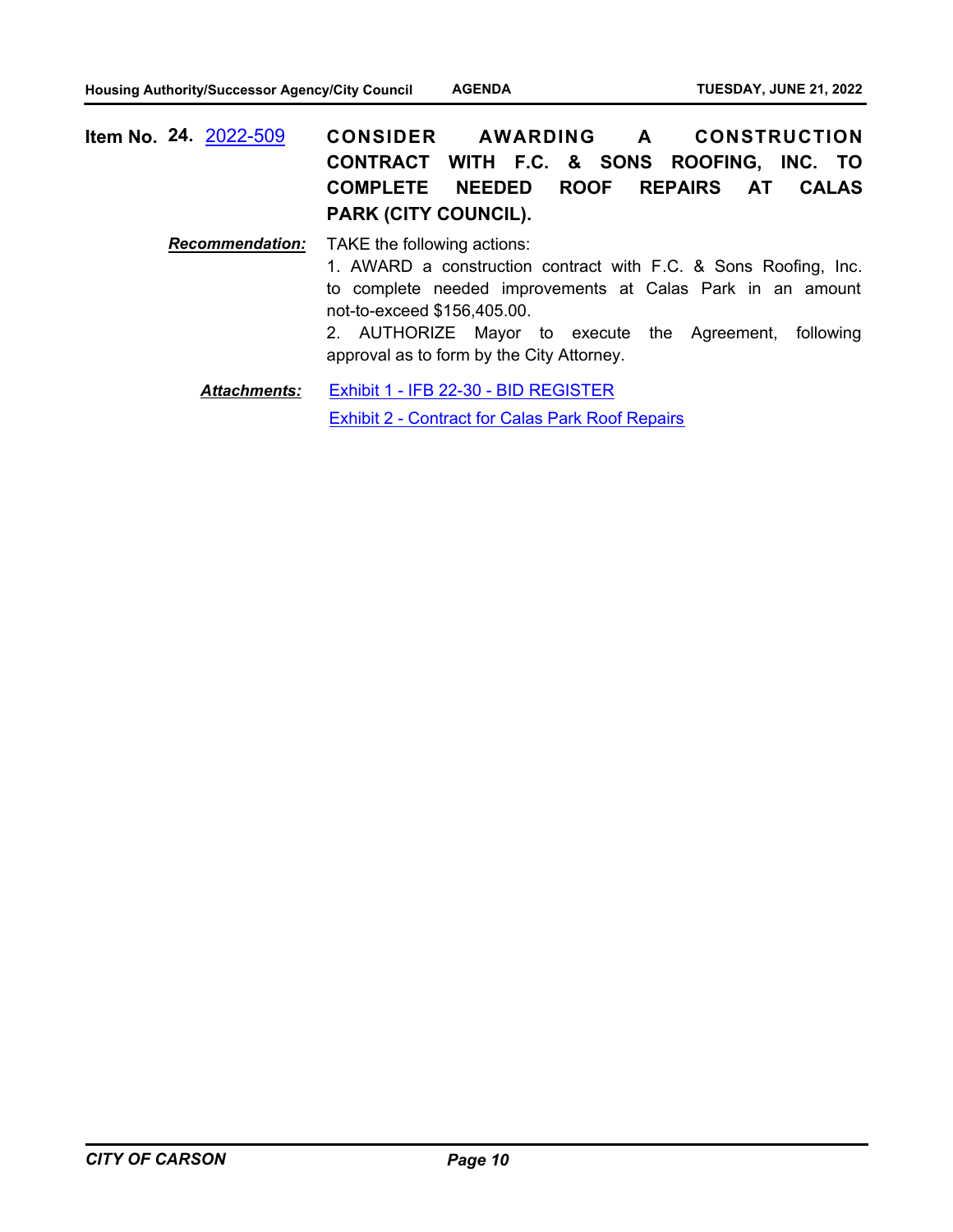**CONSIDER ADOPTION OF RESOLUTION NO. 22-08-CHA TO EVALUATE AFFORDABLE HOUSING PROJECTS OWNED AND OPERATED BY ENTITIES CONTROLLED BY THOMAS SAFRAN AND ASSOCIATES TO REFINANCE AND REHABILITATE VILLAGGIO I AND II AND EXTEND THE MATURITY DATES OF THE LOANS; AND INCREASE RENT SUBSIDY FOR AVALON COURTYARD PROJECT (HOUSING AUTHORITY). Item No. 25.** [2022-514](http://carson.legistar.com/gateway.aspx?m=l&id=/matter.aspx?key=10445)

*Recommendation:* TAKE the following actions:

1. WAIVE further reading and ADOPT Resolution No. 22-08-CHA of the Carson Housing Authority, "A RESOLUTION OF THE CARSON HOUSING AUTHORITY MAKING CERTAIN FINDINGS AND AUTHORIZING STAFF TO PROCEED TO EVALUATE AFFORDABLE HOUSING PROJECTS OWNED AND OPERATED BY ENTITIES CONTROLLED BY THOMAS SAFRAN & ASSOCIATES (TSA) WITH RESPECT TO (I) THE REFINANCING AND REHABILITATION OF TWO (2) AFFORDABLE HOUSING PROJECTS COMMONLY KNOWN AS VILLAGGIO I SENIOR APARTMENTS (AKA GRACE HOUSING) AND VILLAGGIO II SENIOR APARTMENTS (JOINTLY VILLAGIO PROPERTIES); (II) EXTEND THE MATURITY DATES OF THE LOANS; AND (III) INCREASE RENT SUBSIDY FOR AVALON COURTYARD PROJECT; AND AUTHORIZING THE EXECUTIVE DIRECTOR TO NEGOTIATE ANY AND ALL DOCUMENTS TO EFFECT THE PROPOSED REFINANCING WHICH SHALL BE PRESENTED TO THE BOARD FOR APPROVAL."

2. AUTHORIZE the Executive Director to negotiate any and all documents to effect the proposed refinancing which shall be presented to the board for approval.

Attachments: RESOLUTION NO. 22-121-CHA - Refinance of Villaggio Propertic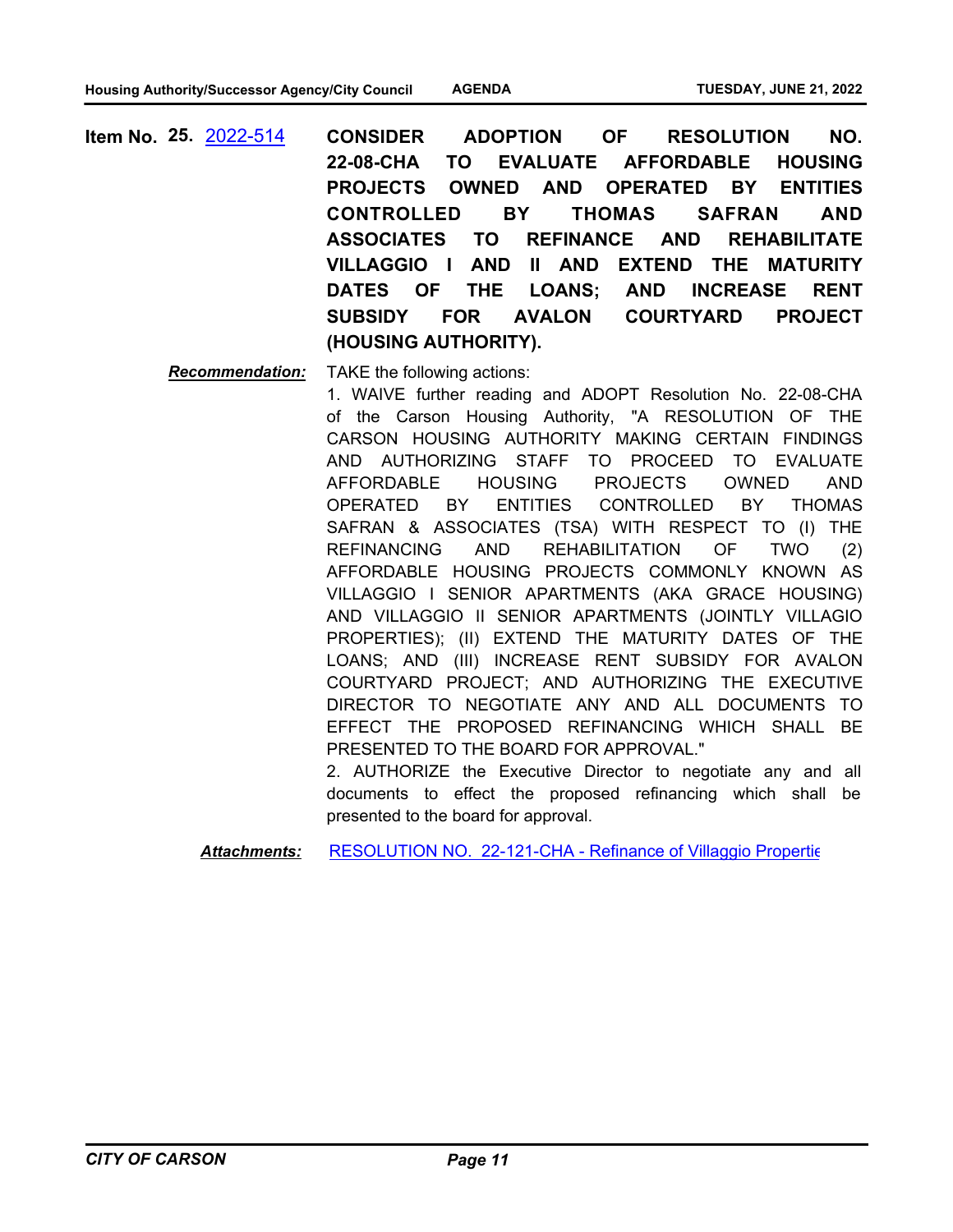**CONSIDER APPROVAL OF PURCHASE ORDER WITH GOVCONNECTION INC. FOR PURCHASE OF COMBINED ORDER OF WORKSTATIONS FOR INFORMATION TECHNOLOGY EQUIPMENT AND ADOPT RESOLUTION NO. 22-074, "A RESOLUTION OF THE CARSON CITY COUNCIL APPROVING BUDGET TRANSFERS IN THE FISCAL YEAR 2021-22 BUDGET IN THE CITY MANAGER OFFICE DEPARTMENT." (CITY COUNCIL) Item No. 26.** [2022-394](http://carson.legistar.com/gateway.aspx?m=l&id=/matter.aspx?key=10327)

> *Recommendation:* TAKE the following actions: 1. AWARD and APPROVE a purchase order agreement to GovConnection Inc. for Information Technology equipment, in an amount not to exceed \$142,345.91; and 2. WAIVE further reading and ADOPT Resolution No. 22-074, "A RESOLUTION OF THE CARSON CITY COUNCIL APPROVING BUDGET TRANSFERS IN THE FISCAL YEAR 2021-22 BUDGET IN THE CITY MANAGER OFFICE DEPARTMENT." (Exhibit No. 1)

[Resolution No. 22-074.pdf](http://carson.legistar.com/gateway.aspx?M=F&ID=42069684-7fec-4215-a324-1426c23ad4ed.pdf) [IFB 22-29 Register.pdf](http://carson.legistar.com/gateway.aspx?M=F&ID=6d257b1f-7af0-4c24-9f25-93ef09cecb96.pdf) [GOVConnection Quote.pdf](http://carson.legistar.com/gateway.aspx?M=F&ID=19f92265-e8aa-4938-8400-92a947d2752a.pdf) *Attachments:*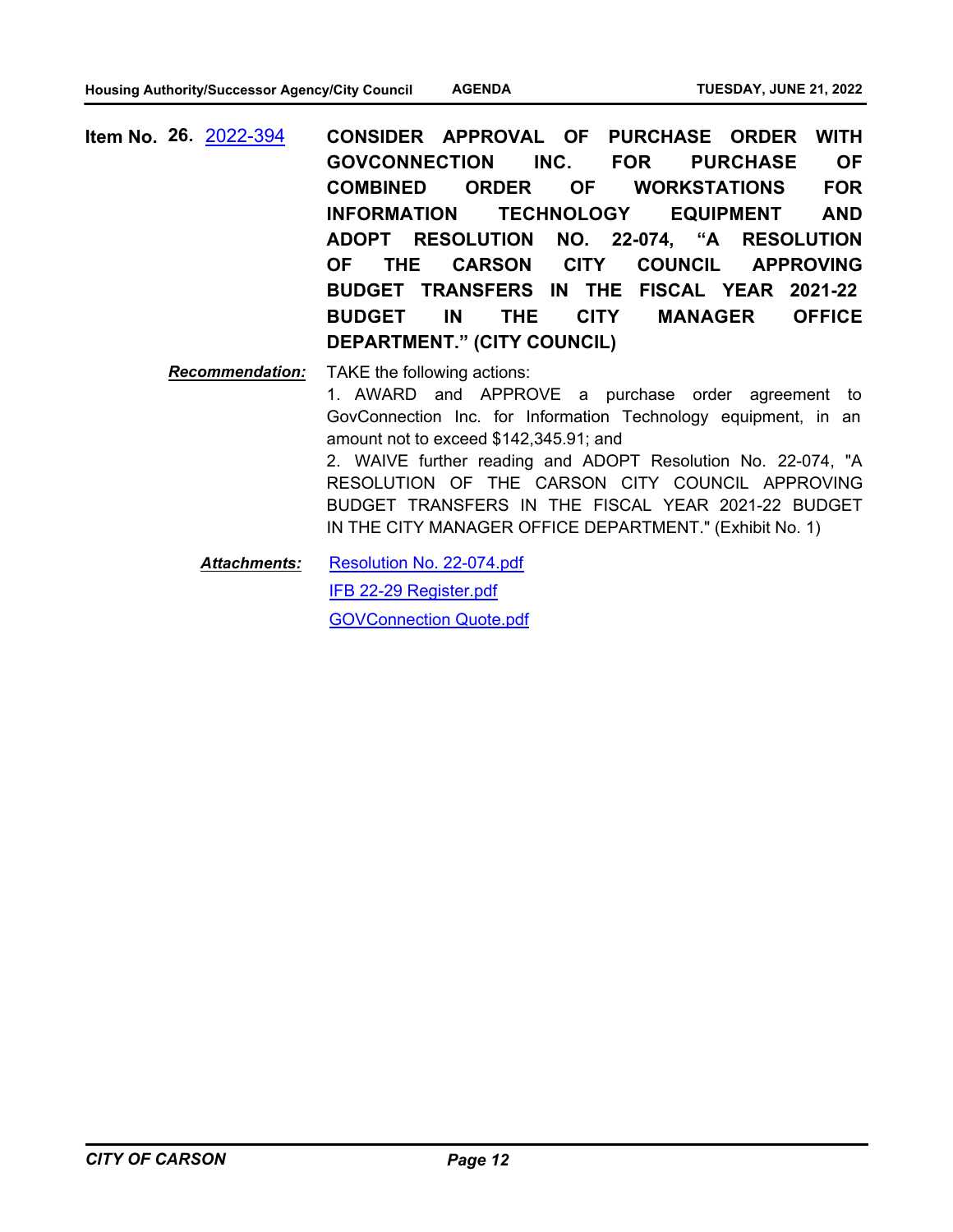- **CONSIDERATION OF RESOLUTION NO. 22-124, A RESOLUTION OF THE CITY COUNCIL OF THE CITY OF CARSON, CALIFORNIA, AMENDING THE CLASSIFICATION PLAN, RESOLUTION NO. 77-111, BY ADOPTING A REVISED JOB CLASSIFICATION SPECIFICATION, RE-TITLING GERIATRIC AIDE TO SENIOR SERVICES AIDE, AMENDING RESOLUTION 20-048, AND ALLOCATING GERIATRIC AIDE TO A NEWLY ESTABLISHED SALARY RANGE (CITY COUNCIL) Item No. 27.** [2022-529](http://carson.legistar.com/gateway.aspx?m=l&id=/matter.aspx?key=10460)
	- *Recommendation:* WAIVE further reading and ADOPT Resolution No. 22-529, "A RESOLUTION OF THE CITY COUNCIL OF THE CITY OF CARSON, CALIFORNIA, AMENDING THE CLASSIFICATION PLAN, RESOLUTION NO. 77-111, BY ADOPTING A REVISED JOB CLASSIFICATION SPECIFICATION, RETITLING GERIATRIC AIDE TO SENIOR SERVICES AIDE, AMENDING RESOLUTION 20-048, AND ALLOCATING GERIATRIC AIDE TO A NEWLY ESTABLISHED SALARY RANGE"
		- [Attachment 1 Resolution 22-124 Senior Services Aide](http://carson.legistar.com/gateway.aspx?M=F&ID=a974f744-f4b8-4374-ab38-329b276f50af.pdf) [Attachment 2 - Geriatric Aide - Redlined](http://carson.legistar.com/gateway.aspx?M=F&ID=3202a29c-9a27-4022-9b17-77017a9bdccc.pdf) [Attachment 3 - Senior Services Aide Class Specifications](http://carson.legistar.com/gateway.aspx?M=F&ID=5fbdb5b9-0947-43cf-bc7e-93c7aa89d28c.pdf) *Attachments:*
- **CONSIDERATION OF RESOLUTION NO. 22-109, AMENDING THE CLASSIFICATION PLAN, RESOLUTION NO. 77-111, BY ADOPTING A NEW JOB CLASSIFICATION SPECIFICATION AND SALARY ALLOCATION FOR ASSISTANT COMMUNITY SERVICES COORDINATOR (SENIOR SERVICES) (CITY COUNCIL) Item No. 28.** [2022-494](http://carson.legistar.com/gateway.aspx?m=l&id=/matter.aspx?key=10425)
	- *Recommendation:* WAIVE further reading and ADOPT Resolution No. 22-109, "A RESOLUTION OF THE CITY COUNCIL OF THE CITY OF CARSON, CALIFORNIA, MENDING THE CLASSIFICATION PLAN, RESOLUTION NO. 77-111, BY ADOPTING A NEW JOB CLASSIFICATION SPECIFICATION AND SALARY ALLOCATION FOR ASSISTANT COMMUNITY SERVICES COORDINATOR (SENIOR SERVICES)"
		- Attachment 1 Resolution 22-109 Assistant Community Services ( [Attachment 2 - Assistant Community Services Coordinator \(Senior](http://carson.legistar.com/gateway.aspx?M=F&ID=c6df720b-6787-4c03-96b7-94390e669f36.pdf) *Attachments:*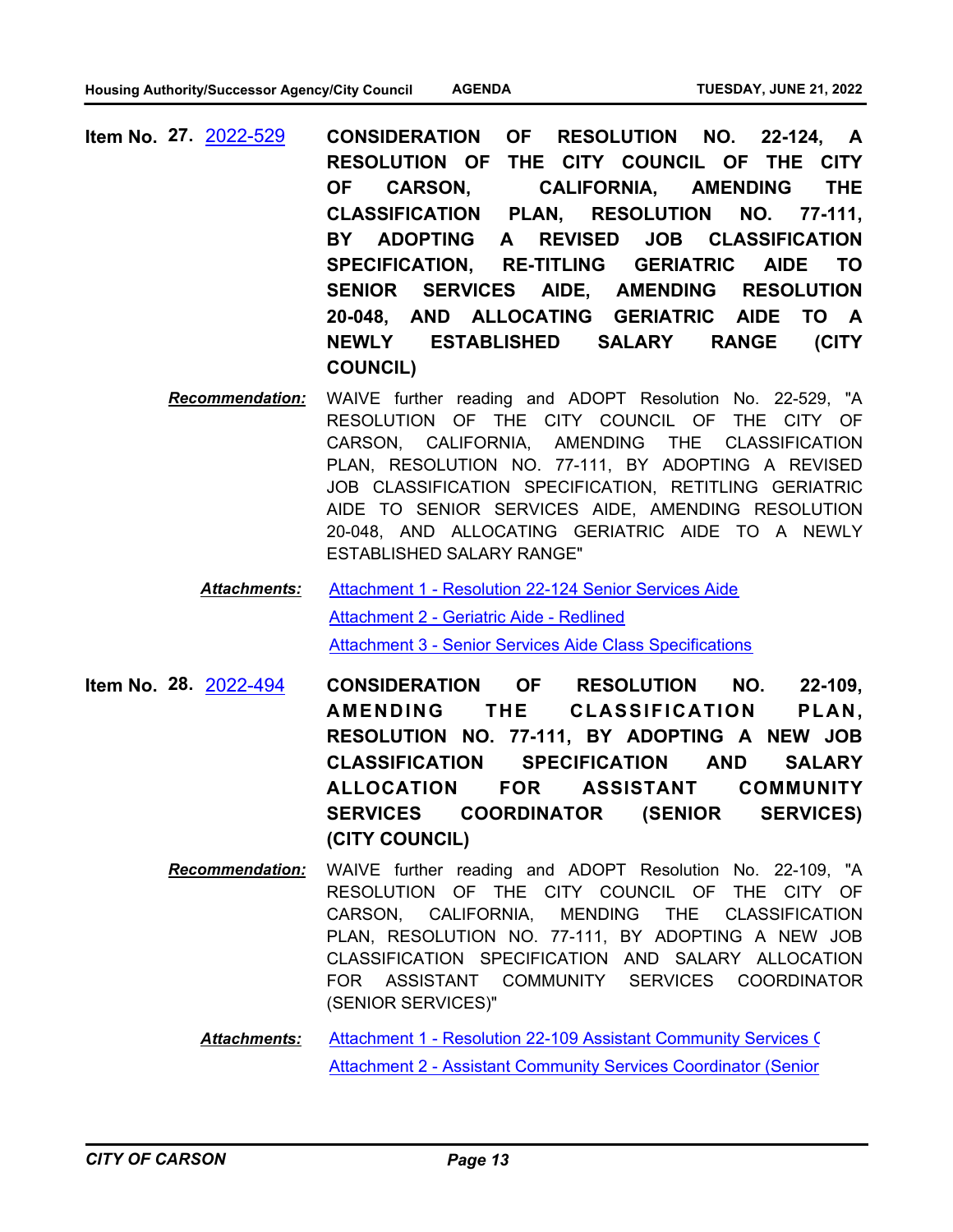- **CONSIDERATION OF RESOLUTION NO. 22-125, A RESOLUTION OF THE CITY COUNCIL OF THE CITY OF CARSON, CALIFORNIA, AMENDING THE CLASSIFICATION PLAN, RESOLUTION NO. 77-111,**  BY ADOPTING JOB CLASSIFICATION **SPECIFICATION AND SALARY ALLOCATING FOR EVENT SERVICES AIDE (CITY COUNCIL) Item No. 29.** [2022-530](http://carson.legistar.com/gateway.aspx?m=l&id=/matter.aspx?key=10461)
	- *Recommendation:* WAIVE second reading, and ADOPT Resolution No. 22-125, "A RESOLUTION OF THE CITY COUNCIL OF THE CITY OF CARSON, CALIFORNIA, AMENDING THE CLASSIFICATION PLAN, RESOLUTION NO. 77-111, BY ADOPTING JOB CLASSIFICATION SPECIFICATION AND SALARY ALLOCATING FOR EVENT SERVICES AIDE".

[Attachment 1 - Resolution 22-125 Event Services Aide](http://carson.legistar.com/gateway.aspx?M=F&ID=87c96601-de01-4172-bb61-603e27145e49.pdf) [Attachment 2 - Event Services Aide Job Specs](http://carson.legistar.com/gateway.aspx?M=F&ID=e3c355cf-c88e-4eb6-854b-d1b18aa2e181.pdf) *Attachments:*

- **CONSIDERATION OF RESOLUTION NO. 22-107, A RESOLUTION OF THE CITY COUNCIL OF THE CITY OF CARSON, CALIFORNIA, AMENDING THE CLASSIFICATION PLAN, RESOLUTION NO. 77-111,**  BY ADOPTING JOB CLASSIFICATION **SPECIFICATION FOR COUNCIL AIDE - FULL TIME, AND ESTABLISHING COMPENSATION AND BENEFITS FOR FULL TIME AND PART TIME COUNCIL AIDE CLASSIFICATIONS (CITY COUNCIL) Item No. 30. 2022-550**
	- *Recommendation:* WAIVE further reading and Adopt Resolution No. 22-107, "A RESOLUTION OF THE CITY COUNCIL OF THE CITY OF CARSON, CALIFORNIA, AMENDING THE CLASSIFICATION PLAN, RESOLUTION NO. 77-111, BY ADOPTING JOB CLASSIFICATION SPECIFICATION FOR COUNCIL AIDE - FULL TIME, AND ESTABLISHING COMPENSATION AND BENEFITS FOR FULL TIME AND PART TIME COUNCIL AIDE CLASSIFICATIONS".
		- Attachment 1 Resolution 22-107 Council Aide FT & Comp. & Be Attachment 2 - Compensation & Benefits for Council Aide Classific Attachment 3 - Council Aide - Fulltime class specifications (Exh. A *Attachments:*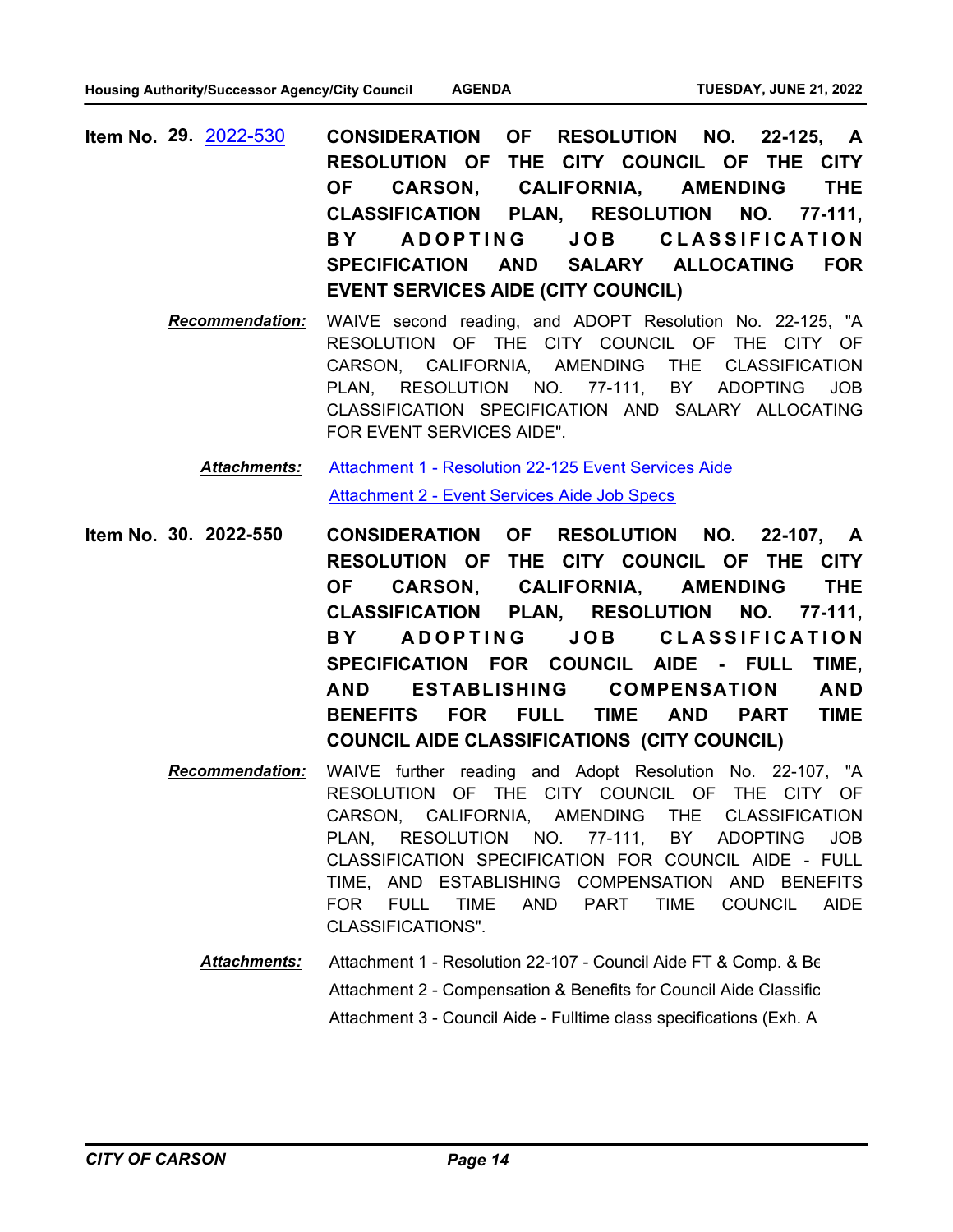- **CONSIDER APPROVAL OF A CONTRACT SERVICES AGREEMENT WITH LIEBERT CASSIDY WHITMORE RATIFYING AUTHORIZATION OF SOUTH BAY**  EMPLOYMENT RELATIONS CONSORTIUM **MEMBERSHIP AND HUMAN RESOURCES SPECIAL SERVICES (CITY COUNCIL) Item No. 31.** [2022-532](http://carson.legistar.com/gateway.aspx?m=l&id=/matter.aspx?key=10463)
	- *Recommendation:* 1. APPROVE the Contract Services Agreement between the City and Liebert Cassidy Whitmore (Exhibit No. 1; the "Agreement"); and

2. AUTHORIZE the Mayor to execute the Agreement following approval as to form by the City Attorney.

[Exhibit 1 - LCW Contract](http://carson.legistar.com/gateway.aspx?M=F&ID=ab2e55b4-b9af-4794-9049-33c6fb92a3f8.pdf) [Exhibit 2 - 2020-21 EXE ERC AGR Carson](http://carson.legistar.com/gateway.aspx?M=F&ID=87809a6e-d979-4aab-99a0-670d7f90a504.pdf) [Exhbit 3 - 2021-22 ERC AGR Carson](http://carson.legistar.com/gateway.aspx?M=F&ID=531aa903-91e5-42d1-a663-c3375eb6c5f3.pdf) *Attachments:*

- **APPROVE AND AUTHORIZE THE CITY MANAGER TO WAIVE PENALTY FEE RELATED TO LATE FRANCHISE PAYMENT (CITY COUNCIL) Item No. 32.** [2022-548](http://carson.legistar.com/gateway.aspx?m=l&id=/matter.aspx?key=10479)
	- *Recommendation:* REQUEST direction from the City Council regarding waiving penalty fees.

[Exhibit 1: WRT Worksheet 2020](http://carson.legistar.com/gateway.aspx?M=F&ID=14c6d9b8-1751-4f3a-84f5-8af12c0c9abd.pdf) [Exhibit 2- WRT settlement agreement](http://carson.legistar.com/gateway.aspx?M=F&ID=0a1d27d5-6b0a-44ba-b34e-6ea292c9bb1d.pdf) *Attachments:*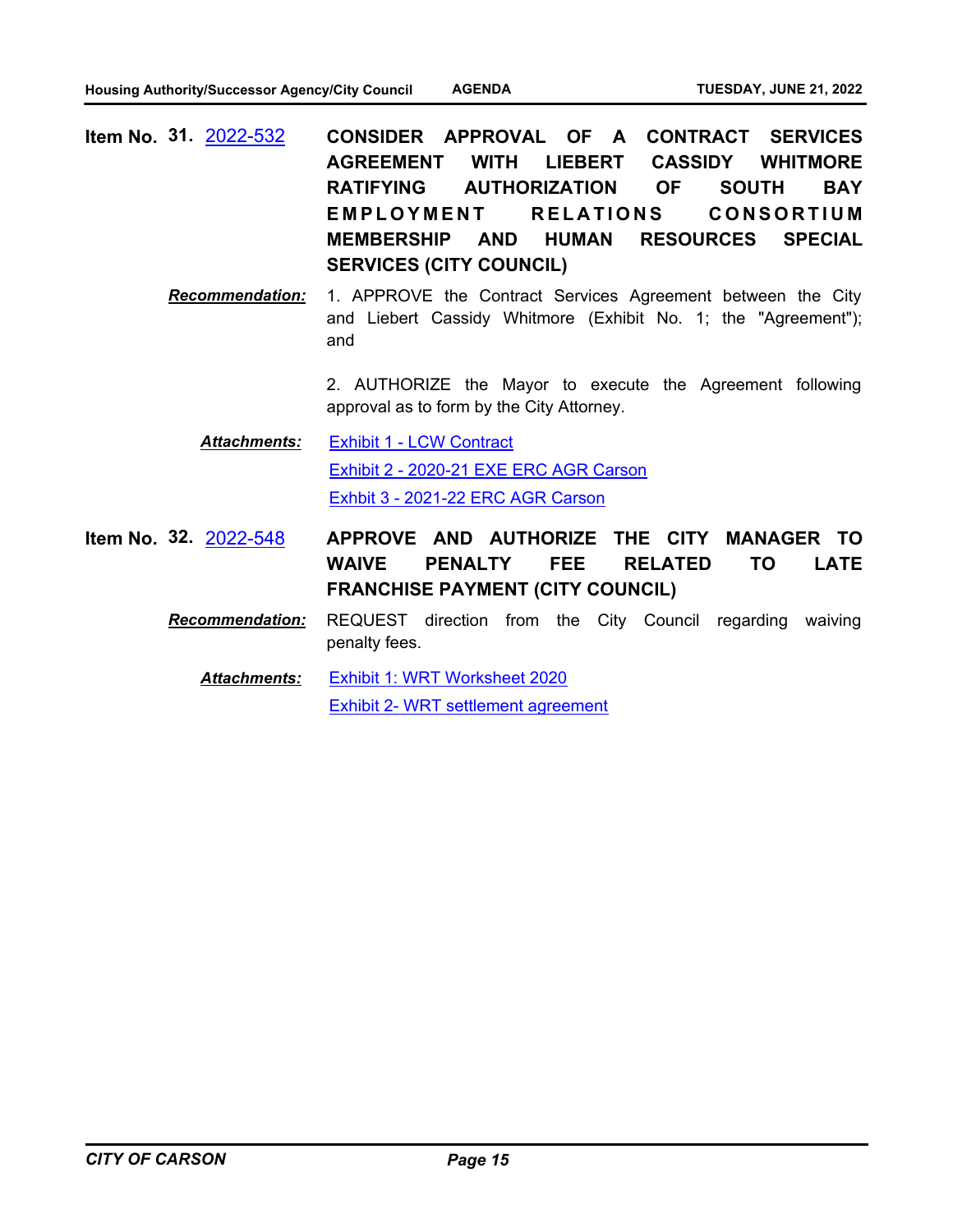**CONSIDER APPROVAL OF AMENDMENTS TO CONSULTANT ON-CALL AGREEMENTS TO PROVIDE ON-CALL ENGINEERING PROFESSIONAL SERVICES AND ON-CALL ARCHITECTURAL PROFESSIONAL SERVICES TO THE ENGINEERING DIVISION OF THE PUBLIC WORKS DEPARTMENT, EXTENDING ALL CONTRACTS THROUGH DECEMBER 30, 2022 (CITY COUNCIL) Item No. 33.** [2022-534](http://carson.legistar.com/gateway.aspx?m=l&id=/matter.aspx?key=10465)

*Recommendation:* TAKE the following actions:

1. APPROVE Amendment No. 3 to Consultant On-Call Agreement with PA Arca Engineering to provide On-Call Architectural Professional Services extending the term by additional six (6) months until December 30, 2022 (Exhibit No. 1).

2. APPROVE Amendment No. 4 to Consultant On-Call Agreement with KOA Corporation to provide On-Call Engineering Professional Services extending the term by additional four (4) months until December 30, 2022 (Exhibit No. 2).

3. APPROVE Amendment No. 4 to Consultant On-Call Agreement with John M. Cruikshank Consultant Inc. (JMC2) to provide On-Call Engineering Professional Services extending the term by additional four (4) months until December 30, 2022 (Exhibit No. 3).

4. APPROVE Amendment No. 4 to Consultant On-Call Agreement with Westberg and White, Inc. to provide On-Call Architectural Professional Services extending the term by additional four (4) months until December 30, 2022 (Exhibit No. 4).

5. APPROVE Amendment No. 3 to Consultant On-Call Agreement with BOA Architecture to provide On-Call Architectural Professional Services extending the term by additional four (4) months until December 30, 2022 (Exhibit No. 5).

6. AUTHORIZE and DIRECT the Mayor to execute each proposed Amendment to the Consultant On-Call Agreements following approval as to form by the City Attorney.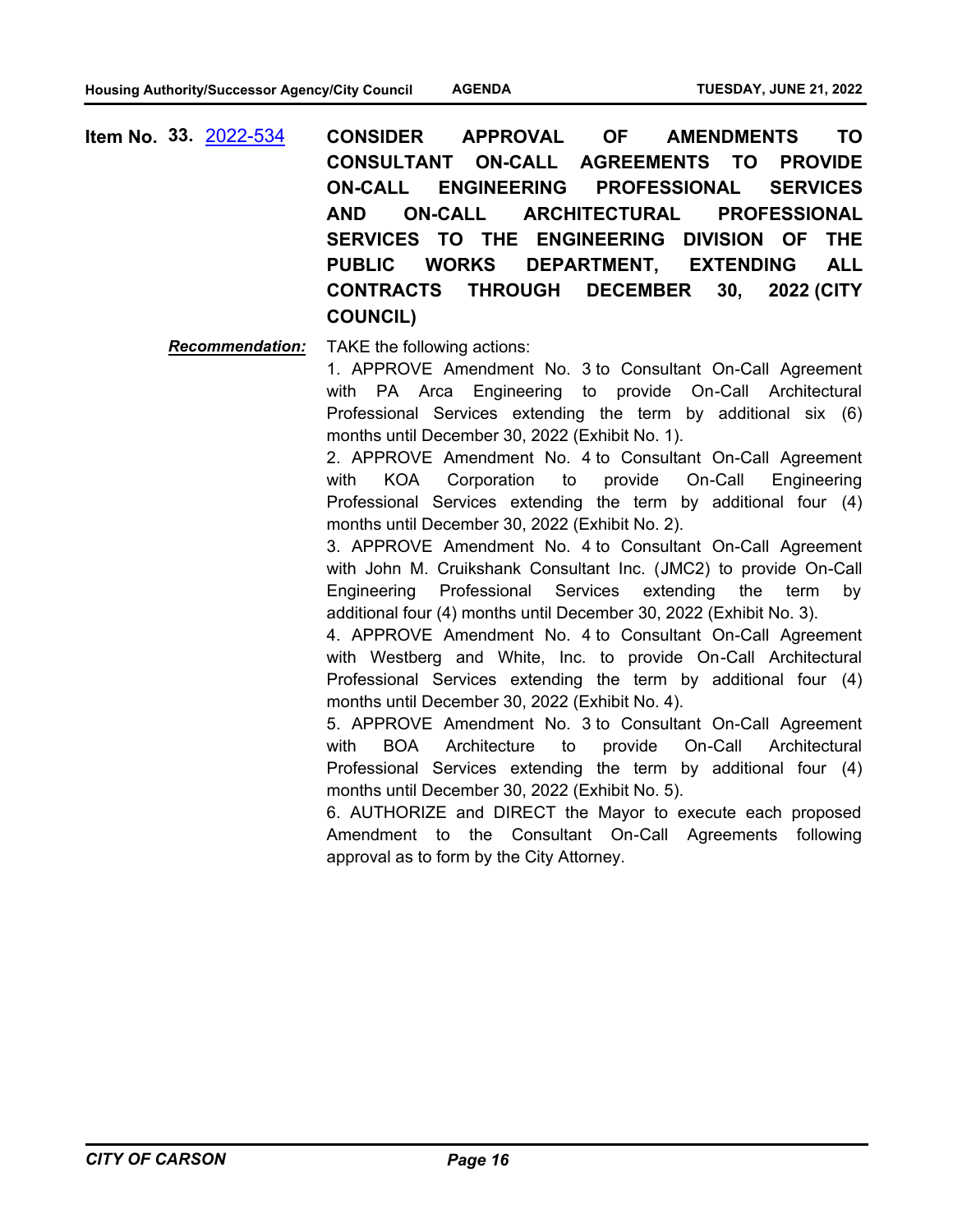| <b>Attachments:</b> | Exhibit No. 1 - AMENDMENT NO. 3 (PA ARCA) FINAL   |
|---------------------|---------------------------------------------------|
|                     | Exhibit No. 2 - AMENDMENT NO. 4 (KOA) FINAL       |
|                     | ExhibitNo. 3 - AMENDMENT NO. 4 (JMC2) FINAL       |
|                     | Exhibit No. 4 - AMENDMENT NO. 4 (Westberg) FINAL  |
|                     | Exhibit No. 6 - AMENDMENT NO 2 - (ARCA) FINAL     |
|                     | Exhibit No. 5 - AMENDMENT NO. 3 (BOA) FINAL       |
|                     | Exhibit No. 7 - AMENDMENT NO 3 - (KOA) FINAL      |
|                     | Exhibit No. 8 - AMENDMENT NO 3 (JMC2) FINAL       |
|                     | Exhibit No. 9 - AMENDMENT NO 3 - (Westberg) FINAL |
|                     | Exhibit No. 10 - AMENDMENT NO 2 - (BOA) FINAL     |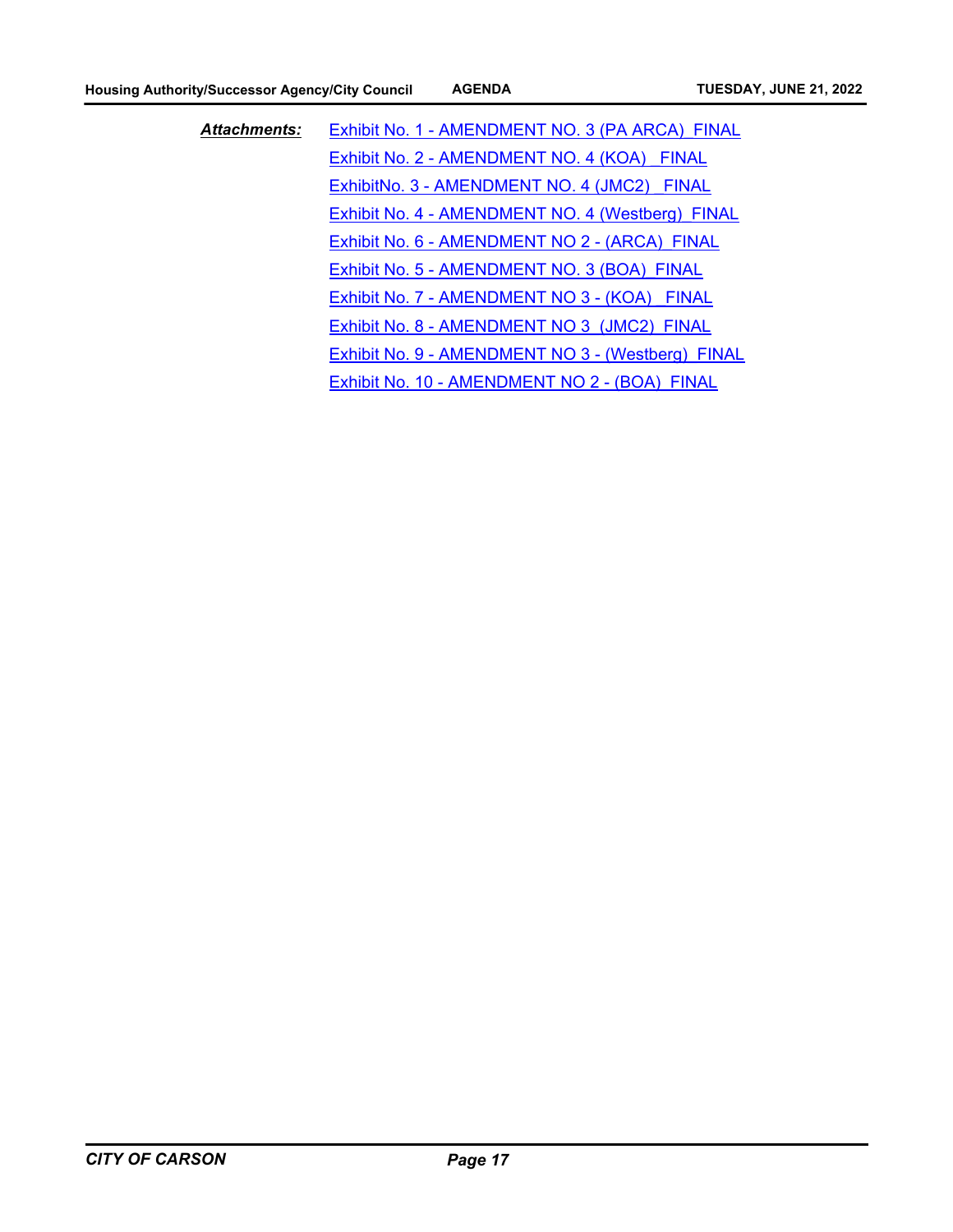- **CONSIDERATION OF RESOLUTIONS CALLING FOR THE CONDUCT OF A GENERAL MUNICIPAL ELECTION TO BE HELD ON TUESDAY, NOVEMBER 8, 2022, REQUESTING CONSOLIDATION WITH LOS ANGELES COUNTY AND ADOPTING REGULATIONS PERTAINING TO CANDIDATE STATEMENTS (CITY COUNCIL) Item No. 34.** [2022-540](http://carson.legistar.com/gateway.aspx?m=l&id=/matter.aspx?key=10471)
	- *Recommendation:* 1. WAIVE FURTHER READING AND ADOPT Resolution No. 22-127, A Resolution Of The City Council Of The City Of Carson, California, Calling For The Holding Of A General Municipal Election To Be Held On Tuesday, November 8, 2022, For The Election Of Certain Officers As Required By The Provisions Of The Laws Of The State Of California; and

2. WAIVE FURTHER READING AND ADOPT Resolution No. 22-128, A Resolution Of The City Council Of The City Of Carson, California, Adopting Regulations For Candidates For Elective Office, Pertaining To Candidate Fees and Candidates Statements Submitted To The Voters At A General Municipal Election To Be Held On Tuesday, November 8, 2022; and

3. WAIVE FURTHER READING AND ADOPT Resolution No. 22-129, A Resolution Of The City Council Of The City Of Carson, California, Requesting The Board Of Supervisors Of The County Of Los Angeles To Order The Consolidation Of A General Municipal Election To Be Held On November 8, 2022 With The Statewide General Election To Be Held In The County of Los Angeles The Same Day; To Authorize The Board Of Supervisors Of The County Of Los Angeles to Canvass The Returns Of Said General Municipal Election; And To Request That The Registrar-Recorder/County Clerk Of Said County Be Permitted To Render Election Services To The City Of Carson Relating To The Conduct Of Said General Municipal Election Pursuant To California Elections Code Section 10403

[22-127 - Calling Election \(November 8 2022\).doc \(FINAL\).pdf](http://carson.legistar.com/gateway.aspx?M=F&ID=2fb55a30-9772-4580-a364-63c2c8ce7516.pdf) 22-128 - Candidate Statements (November 8 2022).docx (FINAL). [22-129 - Requesting Consolidation \(November 8 2022\) \(002\).doc \(](http://carson.legistar.com/gateway.aspx?M=F&ID=b14a7d2b-b913-4cf8-9a90-b60c8fe2c497.pdf) *Attachments:*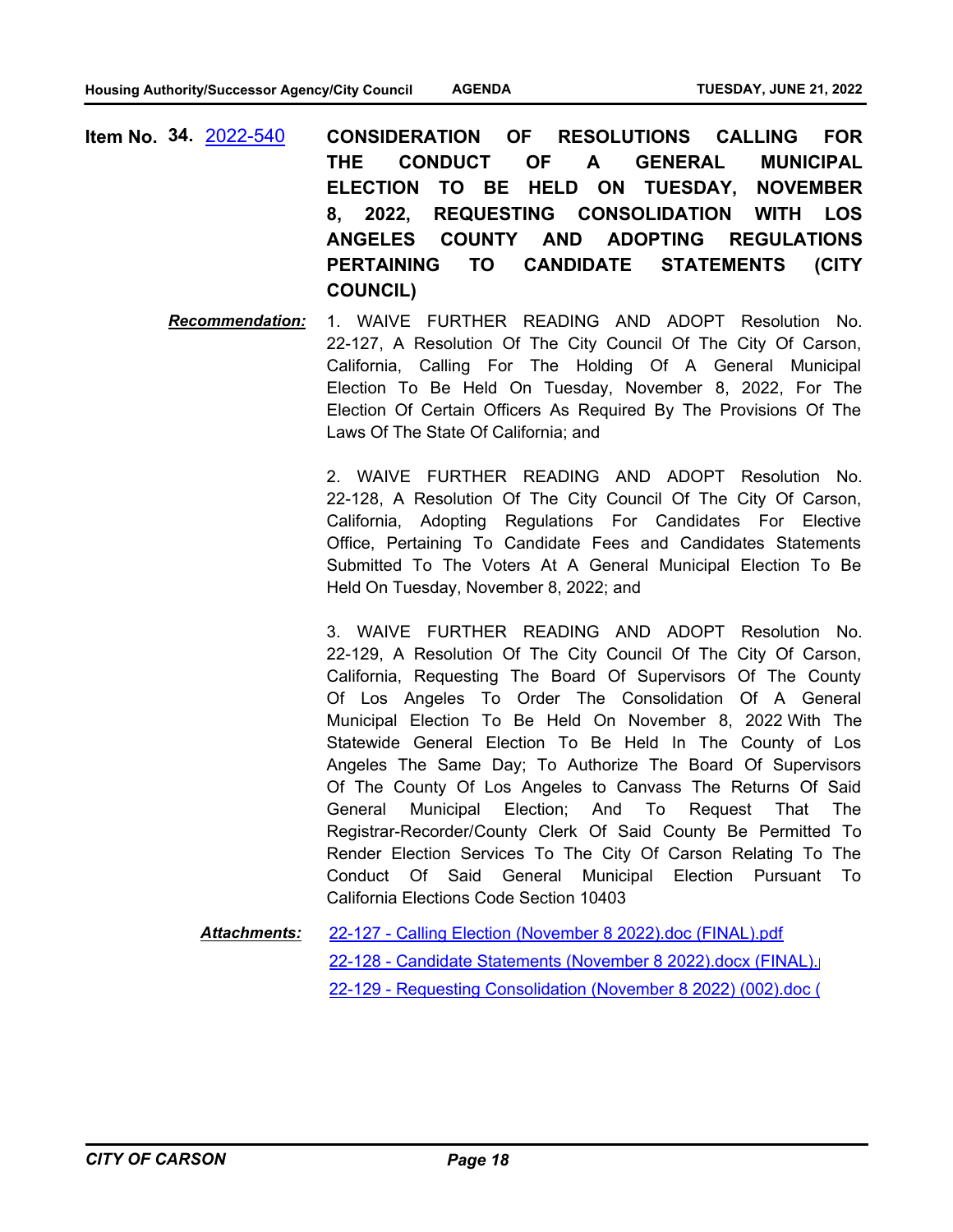- **CONSIDER RESOLUTION NO. 22-134, A RESOLUTION OF THE CITY COUNCIL OF THE CITY OF CARSON, CALIFORNIA, ESTABLISHING THE ARPA-FUNDED SMALL BUSINESS GRANT PROGRAM Item No. 35.** [2022-543](http://carson.legistar.com/gateway.aspx?m=l&id=/matter.aspx?key=10474)
	- *Recommendation:* 1. APPROVE Resolution No. 22-134, "A RESOLUTION OF THE CITY COUNCIL OF THE CITY OF CARSON, CALIFORNIA, ESTABLISHING THE AMERICAN RESCUE PLAN ACT OF 2021 FUNDED SMALL BUSINESS GRANT PROGRAM"; and 2. AUTHORIZE the Mayor to execute the Resolution. 1.

[Resolution 22-134](http://carson.legistar.com/gateway.aspx?M=F&ID=8f10eefb-a069-485a-9e82-f6154ff67bec.pdf) *Attachments:*

[Small Business Grant Program Guidelines](http://carson.legistar.com/gateway.aspx?M=F&ID=92721e4e-6eea-4310-97cd-32505440248e.pdf)

**CONSIDER APPROVAL OF AMENDMENT NO. 4 TO THE AGREEMENT WITH DYETT & BHATIA, URBAN AND REGIONAL PLANNERS TO COMPLETE THE COMPREHENSIVE GENERAL PLAN AND ZONING CODE UPDATES (CITY COUNCIL) Item No. 36.** [2022-544](http://carson.legistar.com/gateway.aspx?m=l&id=/matter.aspx?key=10475)

*Recommendation:* TAKE the following actions:

1. APPROVE Amendment No. 4 to the agreement with Dyett & Bhatia, Urban and Regional Planners to complete the City's comprehensive General Plan and Zoning Code Updates extending the contract for 12 months from June 30, 2022 through June 30, 2023 and increasing the contract amount by \$235,500.00 from \$1,672,164.00 to a not-to-exceed amount of \$1,907,664.00; AND

2. AUTHORIZE the Mayor to execute the agreements following approval as to Form by the City Attorney.

[Exhibit No. 1 - Agreement with Dyett & Bhatia](http://carson.legistar.com/gateway.aspx?M=F&ID=fadda33c-976a-4487-82b4-8a3c21da9b50.pdf) [Exhibit No. 2 - Amendment No. 4 Contractual Services Dyett Bhat](http://carson.legistar.com/gateway.aspx?M=F&ID=813b90f9-ee71-4812-aa08-09c19b46a4b5.pdf) *Attachments:*

#### **CONSIDER AN UPDATE ON PREMIUM PAY FOR CITY OF CARSON RETIREES (CITY COUNCIL) Item No. 37.** [2022-552](http://carson.legistar.com/gateway.aspx?m=l&id=/matter.aspx?key=10483)

*Recommendation:* RECEIVE and FILE this informational update.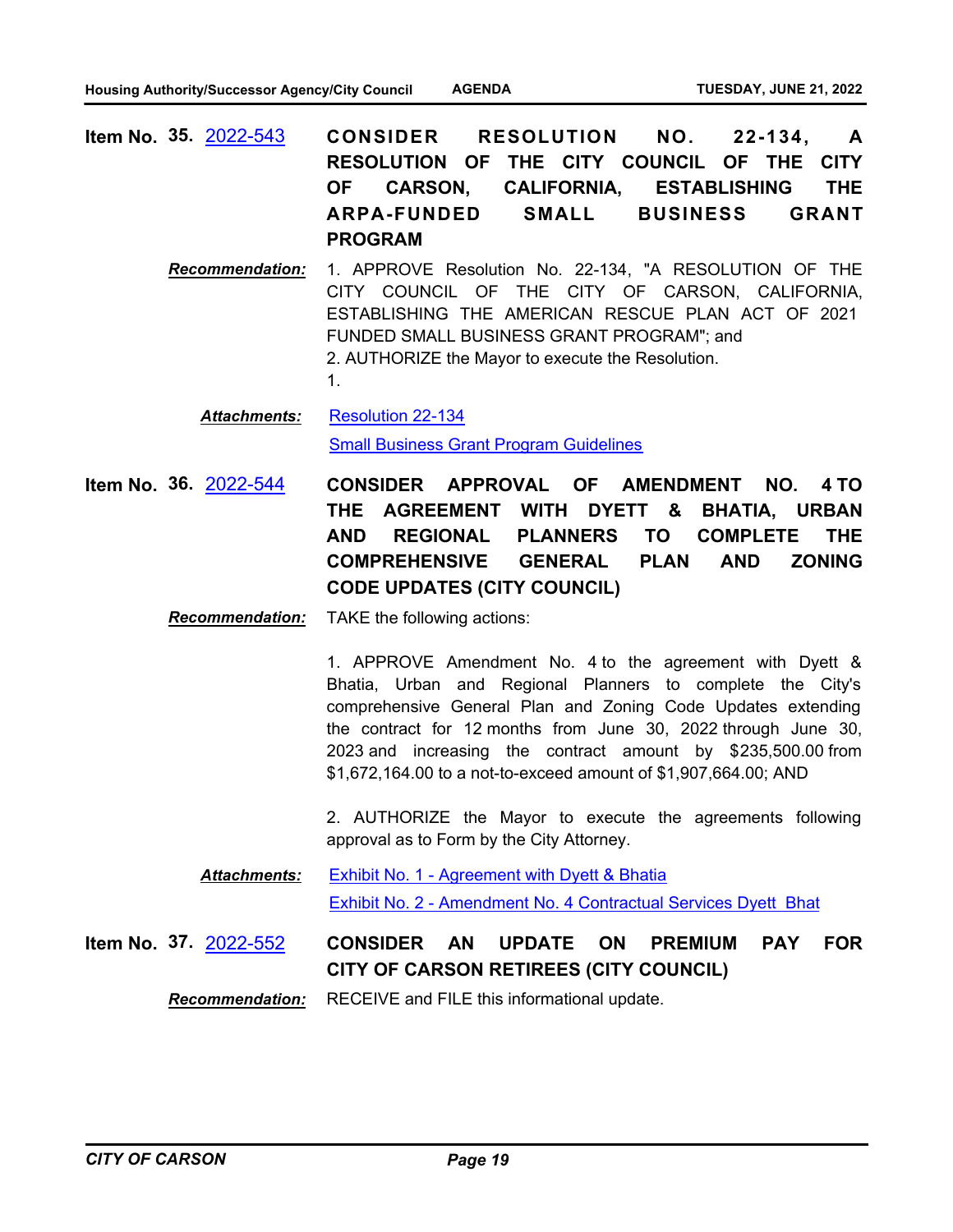#### **SPECIAL ORDERS OF THE DAY: (Items 38 to 39)**

*Public testimony is restricted to three minutes per speaker, speaking once (excepting applicants who are afforded a right of rebuttal, if desired), unless extended by order of the Mayor with the approval of the City Council.*

**PUBLIC HEARING TO CONSIDER THE PROPOSED ALLOCATION OF COMMUNITY DEVELOPMENT BLOCK GRANT (CDBG) FUNDS FOR FISCAL YEAR 2022/23, AND ADOPTION OF THE 2022-2023 ANNUAL ACTION PLAN (CITY COUNCIL) Item No. 38.** [2022-525](http://carson.legistar.com/gateway.aspx?m=l&id=/matter.aspx?key=10456)

> *Recommendation:* 1. OPEN the Public Hearing, TAKE public testimony, and CLOSE the Public Hearing;

> > 2. ALLOCATE CDBG public service funding for FY 2022/23 (PY 2022) as designated by City Council;

3. DIRECT staff to:

a. Include \$212,476 for Neighborhood Pride Program and \$220,000 for Anderson Park ADA Improvements in the proposed FY 2022/23 (PY 2022) CDBG budget; OR

b. Include \$432,476 for Neighborhood Pride Program and \$0 for Anderson Park ADA Improvements in the proposed FY 2022/23 (PY 2022) CDBG budget.

4. AUTHORIZE the Mayor to execute agreements with the public service provider as designated by City Council following negotiation and approval as to form by the City Attorney;

5. APPROVE the proposed FY 2022/23 (PY 2022) CDBG budget;

6. APPROVE the submission of the City's 2022-2023 Annual Action Plan to the U. S. Department of Housing and Urban Development; AND

7. DIRECT staff to bring back a substantial amendment to the 2019-2020 Annual Action Plan in the amount of \$60,000 to provide funding to Family Promise of the South Bay from the CDBG-CV funds.

i.

[Annual Action Plan\\_Draft\\_2022-2023](http://carson.legistar.com/gateway.aspx?M=F&ID=ce06e178-6d01-45c2-9aa5-29a81cb8e582.pdf) *Attachments:*

[CDBG Income Limits PY2022](http://carson.legistar.com/gateway.aspx?M=F&ID=e9e4c894-2bd0-489a-8df7-bcb5b1abcaa4.pdf)

[Community Development Block Grant \(CDBG\) Program Income Do](http://carson.legistar.com/gateway.aspx?M=F&ID=6037d442-56a2-4211-83a1-983907554baf.pdf)cumentation

[Community Services Dept. Scholarship Program Breakdown.pdf](http://carson.legistar.com/gateway.aspx?M=F&ID=7fbe8732-b9d0-4ff9-8fed-9c5bbef59142.pdf)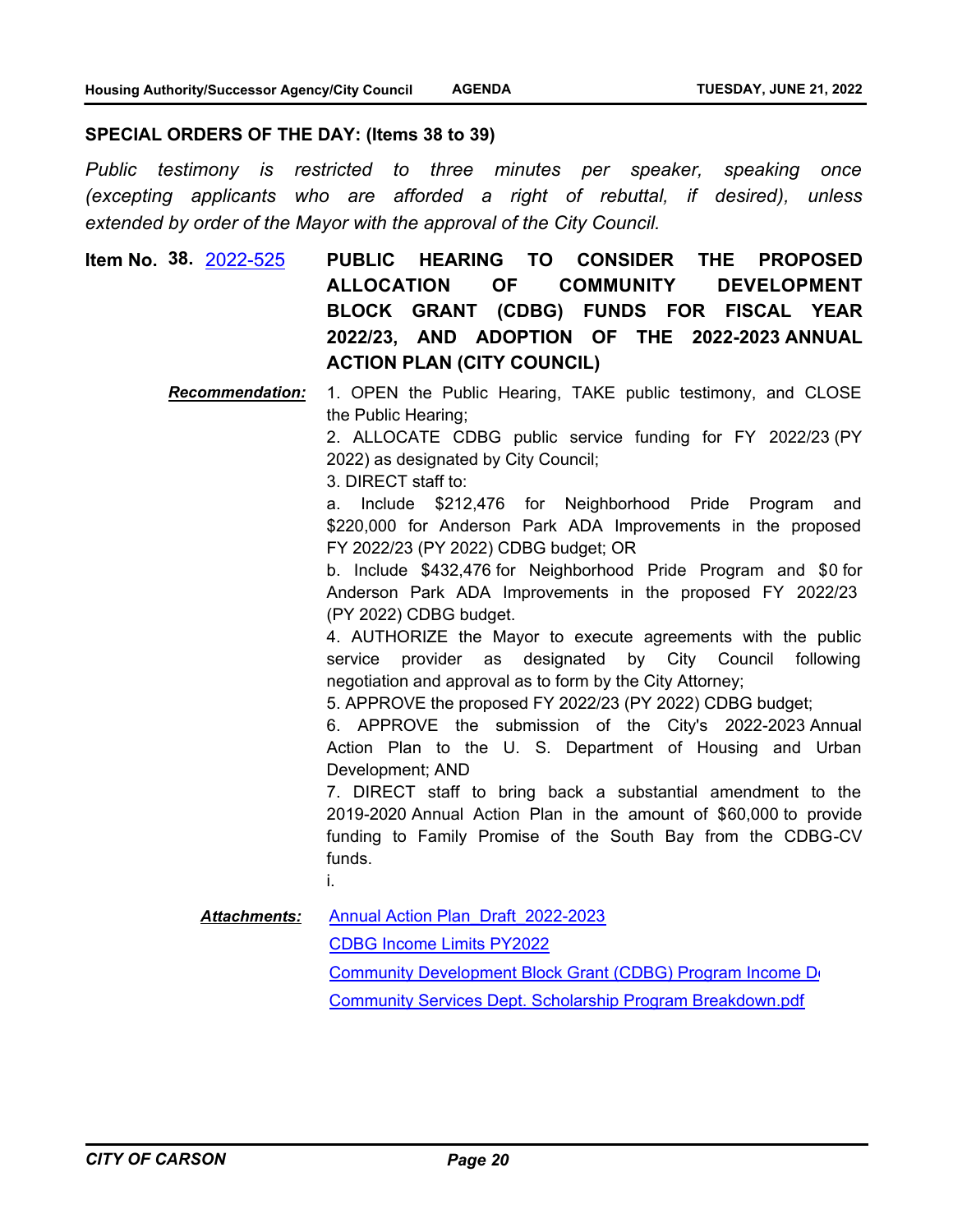**PUBLIC HEARING TO CONSIDER ADOPTION OF RESOLUTION NO. 22-070, ADOPTING THE FISCAL YEAR 2022-2023 ANNUAL BUDGET IN THE GENERAL FUND (CITY COUNCIL) CONSIDER RESOLUTION NO. 22-05-CSA, ADOPTING THE FISCAL YEAR 2022-2023 ANNUAL BUDGET FOR THE CARSON SUCCESSOR AGENCY (SUCCESSOR AGENCY) CONSIDER RESOLUTION NO. 22-05-CHA, ADOPTING THE FISCAL YEAR 2022-2023 ANNUAL BUDGET FOR THE CARSON HOUSING AUTHORITY (HOUSING AUTHORITY) CONSIDER RESOLUTION NO. 22-071 APPROVING AND ADOPTING THE ANNUAL APPROPRIATIONS LIMIT FOR FISCAL YEAR 2022-2023 (CITY COUNCIL) AND**  A P PROVAL OF THE 2022-2023 CAPITAL **IMPROVEMENT PLAN (CITY COUNCIL) Item No. 39.** [2022-526](http://carson.legistar.com/gateway.aspx?m=l&id=/matter.aspx?key=10457) *Recommendation:* 1. OPEN the Public Hearing, TAKE public testimony for the proposed Fiscal Year 2022-2023 budget, and CLOSE the Public Hearing. 2. WAIVE further reading and ADOPT Resolution No. 22-070, A RESOLUTION OF THE CITY OF CARSON CITY COUNCIL ADOPTING THE FISCAL YEAR 2022-2023 BUDGET IN THE GENERAL FUND AND SPECIAL REVENUE FUNDS (Exhibit F)

> 3. WAIVE further reading and ADOPT Resolution No 22-05-CSA, A RESOLUTION OF THE BOARD OF THE SUCCESSOR AGENCY TO THE DISSOLVED CARSON REDEVELOPMENT AGENCY ADOPTING THE FISCAL YEAR 2022-2023 BUDGET (Exhibit J)

> 4. WAIVE further reading and ADOPT Resolution No. 22-05-CHA, A RESOLUTION OF THE BOARD OF THE CARSON HOUSING AUTHORITY ADOPTING THE FISCAL YEAR 2022-2023 BUDGET (Exhibit I)

> 5. WAIVE further reading and ADOPT Resolution No. 22-071, A RESOLUTION OF THE CITY COUNCIL OF THE CITY OF CARSON ADOPTING THE ANNUAL APPROPRIATION LIMIT FOR THE FISCAL YEAR 2022-2023 (Exhibit G)

6. APPROVE the 2022-23 Capital Improvement Plan (Exhibit E).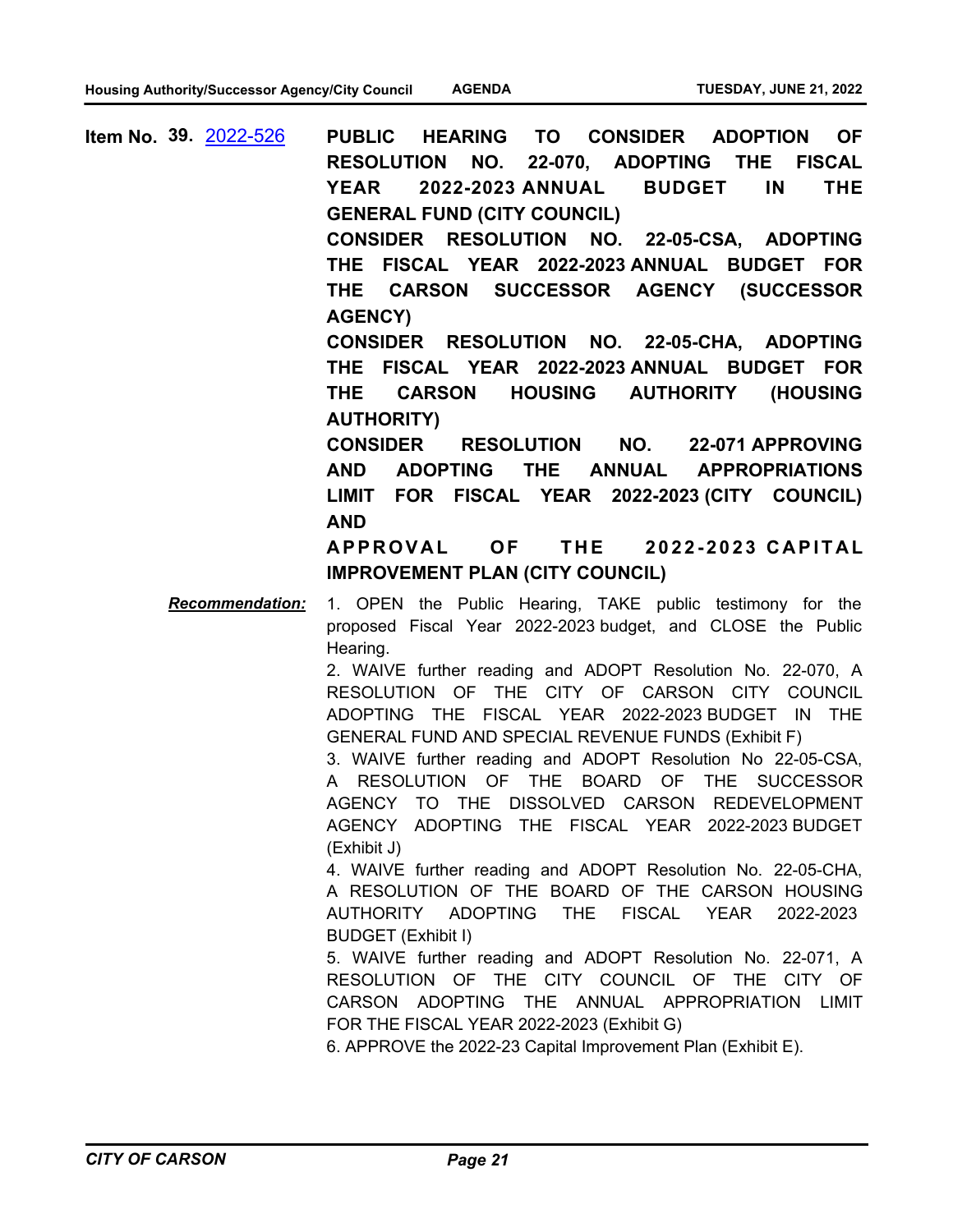[Exhibit A-Public Hearing Notice](http://carson.legistar.com/gateway.aspx?M=F&ID=9ba7f144-688a-45c1-bb1a-fa2af1e01a7c.pdf) [Exhibit B - General Fund Reserve](http://carson.legistar.com/gateway.aspx?M=F&ID=3e98302d-dadf-4b99-a875-e3312ed6be8c.pdf) [Exhibit C- General Fund Revenue](http://carson.legistar.com/gateway.aspx?M=F&ID=a0e630f9-9193-4c7c-8153-6f0f8adecca8.pdf) [Exhibit D - General Fund Expenditures](http://carson.legistar.com/gateway.aspx?M=F&ID=a9727b2d-8dfd-403c-aa89-f2ad4c3df252.pdf) [Exhibit E - Capital Improvement Plan](http://carson.legistar.com/gateway.aspx?M=F&ID=60d02f46-63af-42d9-9172-866443782078.pdf) [Exhibit F - Budget Resolution](http://carson.legistar.com/gateway.aspx?M=F&ID=5dd0a508-bd3f-492d-bc09-5a57097dc644.pdf) [Exhibit G - Gann Appropriation Resolution](http://carson.legistar.com/gateway.aspx?M=F&ID=31ac3fec-8101-4d26-a2e6-d76cee09b414.pdf) [Exhibit H - Special Events Listing](http://carson.legistar.com/gateway.aspx?M=F&ID=6f040c3c-f3ef-4131-9f16-9f80637af27f.pdf) [Exhibit I Carson Housing Authority Resolution 22-05-CHA](http://carson.legistar.com/gateway.aspx?M=F&ID=21645b02-3741-49ce-923f-fc6b218835b8.pdf) [Exhibit J - Carson Successor Agency Resolution 22-05-CSA](http://carson.legistar.com/gateway.aspx?M=F&ID=e55fcfd7-de33-4188-b42a-2d3bb4e2fdf8.pdf) [Exhibit K-General Fund YoY Expenditure Increases](http://carson.legistar.com/gateway.aspx?M=F&ID=22745e6f-248f-4d9f-824b-a040da3a12b2.pdf) *Attachments:*

**DISCUSSION: (Items 40 to 42)**

- **CONSIDER ADOPTION OF RESOLUTION NO. 22-133 TO AMEND THE ADMINISTRATIVE CITATION FINE AMOUNTS FOR VIOLATIONS OF THE CITY'S FIREWORKS ORDINANCE INVOLVING ILLEGAL FIREWORKS (CITY COUNCIL) Item No. 40.** [2022-545](http://carson.legistar.com/gateway.aspx?m=l&id=/matter.aspx?key=10476)
	- *Recommendation:* TAKE the following actions: ADOPT Resolution NO. 22-133, "A RESOLUTION OF THE CITY COUNCIL OF THE CITY OF CARSON, CALIFORNIA, RESCINDING RESOLUTION NO. 21-065 AND AMENDING THE ADMINISTRATIVE CITATION FINES TO BE ASSESSED FOR VIOLATIONS OF THE CITY'S FIREWORKS ORDINANCE INVOLVING ILLEGAL FIREWORKS." (Exhibit No. 1)
		- [Exhibit No.1 Resolution No. 22-133 Increasing Fireworks Admin Fi](http://carson.legistar.com/gateway.aspx?M=F&ID=da6c48d4-6570-4e84-824b-0d8e8a30b7cf.pdf) [Exhibit No. 2\\_ RESO NO. 21-065](http://carson.legistar.com/gateway.aspx?M=F&ID=84686949-982d-4777-b3bd-ea9cb143eed9.pdf) *Attachments:*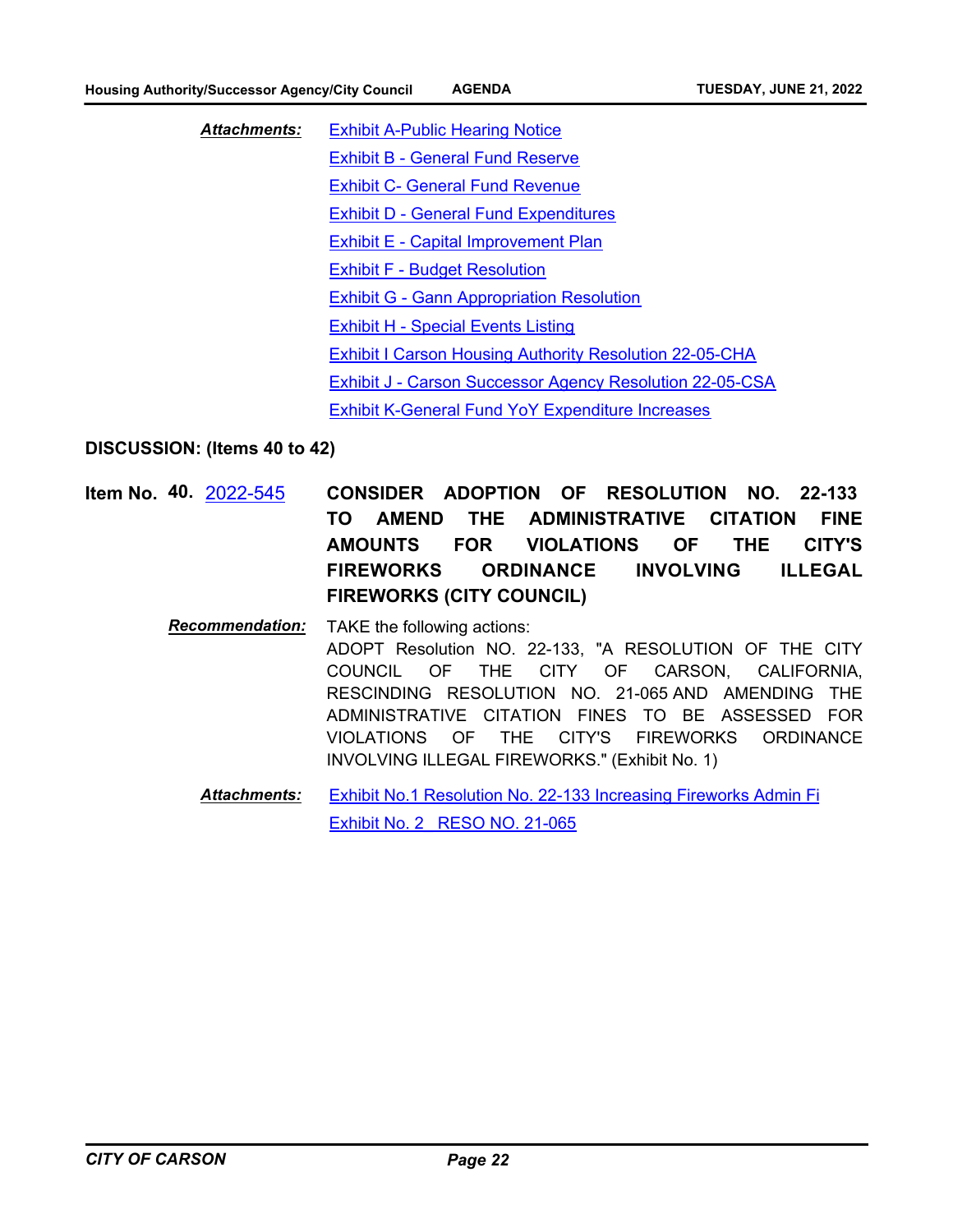**CONSIDERATION OF RESOLUTION NO. 22-101 A RESOLUTION OF THE CITY COUNCIL OF THE CITY OF CARSON, CALIFORNIA, CALLING AND GIVING NOTICE OF THE HOLDING OF A GENERAL MUNICIPAL ELECTION TO BE HELD ON NOVEMBER 8, 2022, FOR THE PURPOSE OF SUBMITTING TO THE VOTERS A MEASURE WHICH WOULD CONTINUE THE CITY'S EXISTING 2% UTILITY USERS' TAX ON GAS AN ELECTRIC UTILITIES UNTIL IT IS ENDED BY VOTERS, ENTITLED "CARSON ESSENTIAL SERVICES PROTECTION MEASURE"; CONSIDERATION OF RESOLUTION NO. 22-102 A RESOLUTION OF THE CITY COUNCIL OF THE CITY OF CARSON, CALIFORNIA, AUTHORIZING THE DRAFTING OF DIRECT ARGUMENTS, SETTING PRIORITIES FOR FILING WRITTEN ARGUMENT(S) AND DIRECTING THE CITY ATTORNEY TO PREPARE AN IMPARTIAL ANALYSIS, REGARDING A CITY MEASURE, ENTITLED THE CARSON ESSENTIAL SERVICES PROTECTION MEASURE, SUBMITTED AT THE GENERAL MUNICIPAL ELECTION ON NOVEMBER 8, 2022; CONSIDERATION RESOLUTION NO. 22-103 A RESOLUTION OF THE CITY COUNCIL OF THE CITY OF CARSON, CALIFORNIA, PROVIDING FOR THE FILING OF REBUTTAL ARGUMENTS REGARDING A CITY MEASURE, ENTITLED CARSON ESSENTIAL SERVICES PROTECTION MEASURE, SUBMITTED AT THE GENERAL MUNICIPAL ELECTION ON NOVEMBER 8, 2022; CONSIDERATION OF ORDINANCE NO. 22-2214 AN ORDINANCE OF THE PEOPLE OF THE CITY OF CARSON AMENDING CHAPTER 11 OF ARTICLE VI OF THE CARSON MUNICIPAL CODE, THEREBY CONTINUING THE CITY'S 2% UTILITY USERS' TAX ON GAS AND ELECTRIC UTILITIES, WHICH IS A GENERAL TAX, UNTIL IT IS ENDED BY VOTERS (CITY COUNCIL). Item No. 41.** [2022-472](http://carson.legistar.com/gateway.aspx?m=l&id=/matter.aspx?key=10403)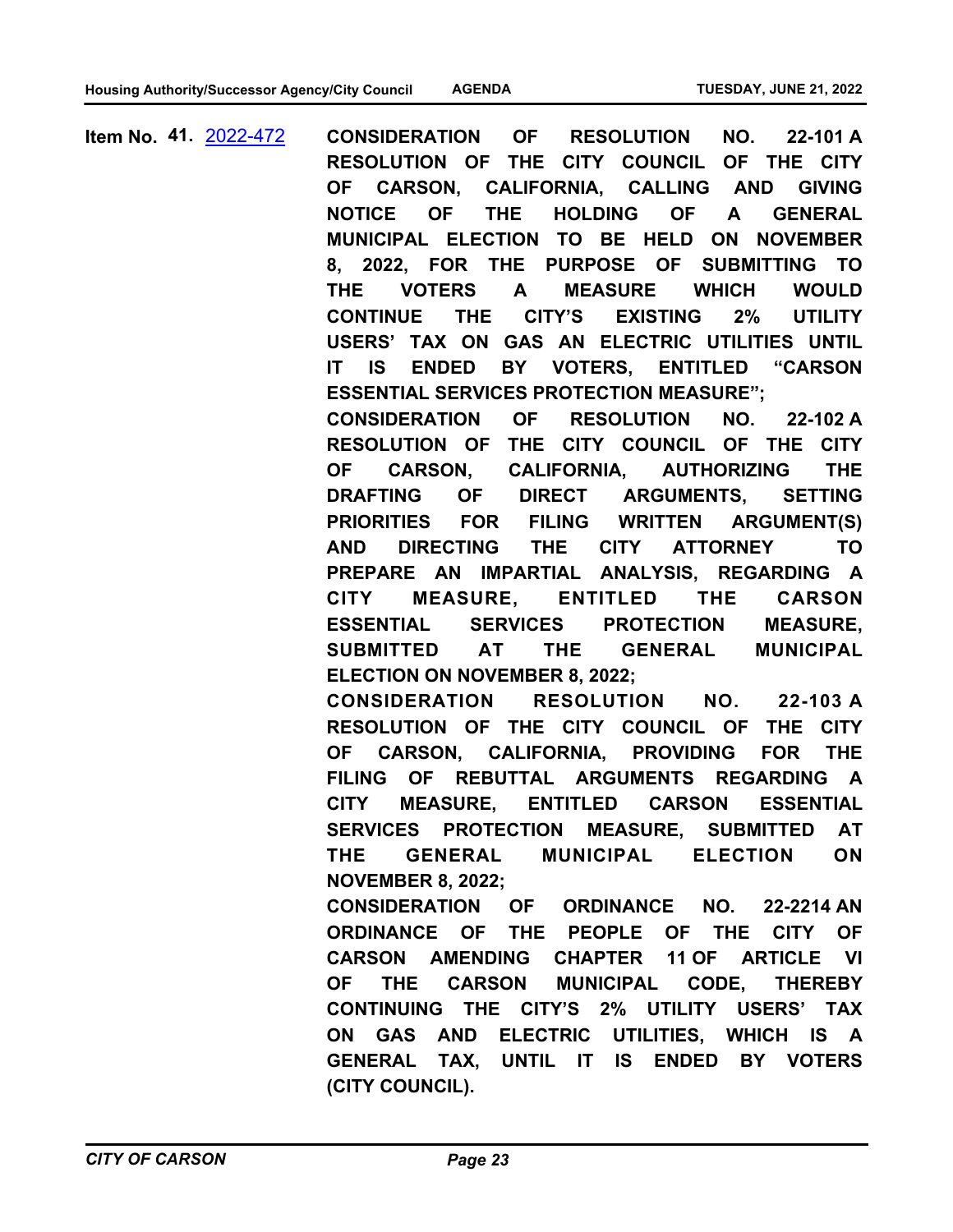*Recommendation:* WAIVE further reading and ADOPT (in the following order):

1. RESOLUTION NO. 22-101 CALLING AND GIVING NOTICE OF A GENERAL MUNICIPAL ELECTION ON NOVEMBER 8, 2022, FOR THE PURPOSE OF SUBMITTING A UTILITY USERS TAX ("UUT") MEASURE, WHICH CONTINUES THE UUT UNTIL IT IS ENDED BY VOTERS, TO THE CITY'S VOTERS; SUBMITTING THEREOF AT THE NOVEMBER 8, 2022, GENERAL MUNICIPAL ELECTION; AND REQUESTING THE COUNTY OF LOS ANGELES TO CONSOLIDATE A GENERAL MUNICIPAL ELECTION ON NOVEMBER 8, 2022; AND

2. ADOPT RESOLUTION NO. 22-102 REGARDING THE DIRECT ARGUMENTS AND ORDERING THE DRAFTING OF AN IMPARTIAL ANALYSIS FOR THE UUT MEASURE; AND

3. ADOPT RESOLUTION NO. 22-103 AUTHORIZING REBUTTAL ARGUMENTS TO THE UUT MEASURE.

EXHIBIT NO. 1 (UUT) Resolution Calling for Election on UUT Measure 2014 EXHIBIT NO.2 RESOLUTION NO. 22-102 Authorizing Direct Arg EXHIBIT NO.3 RESOLUTION NO. 22-103 Authorizing Rebuttal Arguments research [EXHIBIT NO.4\\_ ORDINANCE NO. 22-2214 UUT Continuation](http://carson.legistar.com/gateway.aspx?M=F&ID=e33ec1f6-9a9f-4b25-851f-a2005a9a7983.pdf) *Attachments:*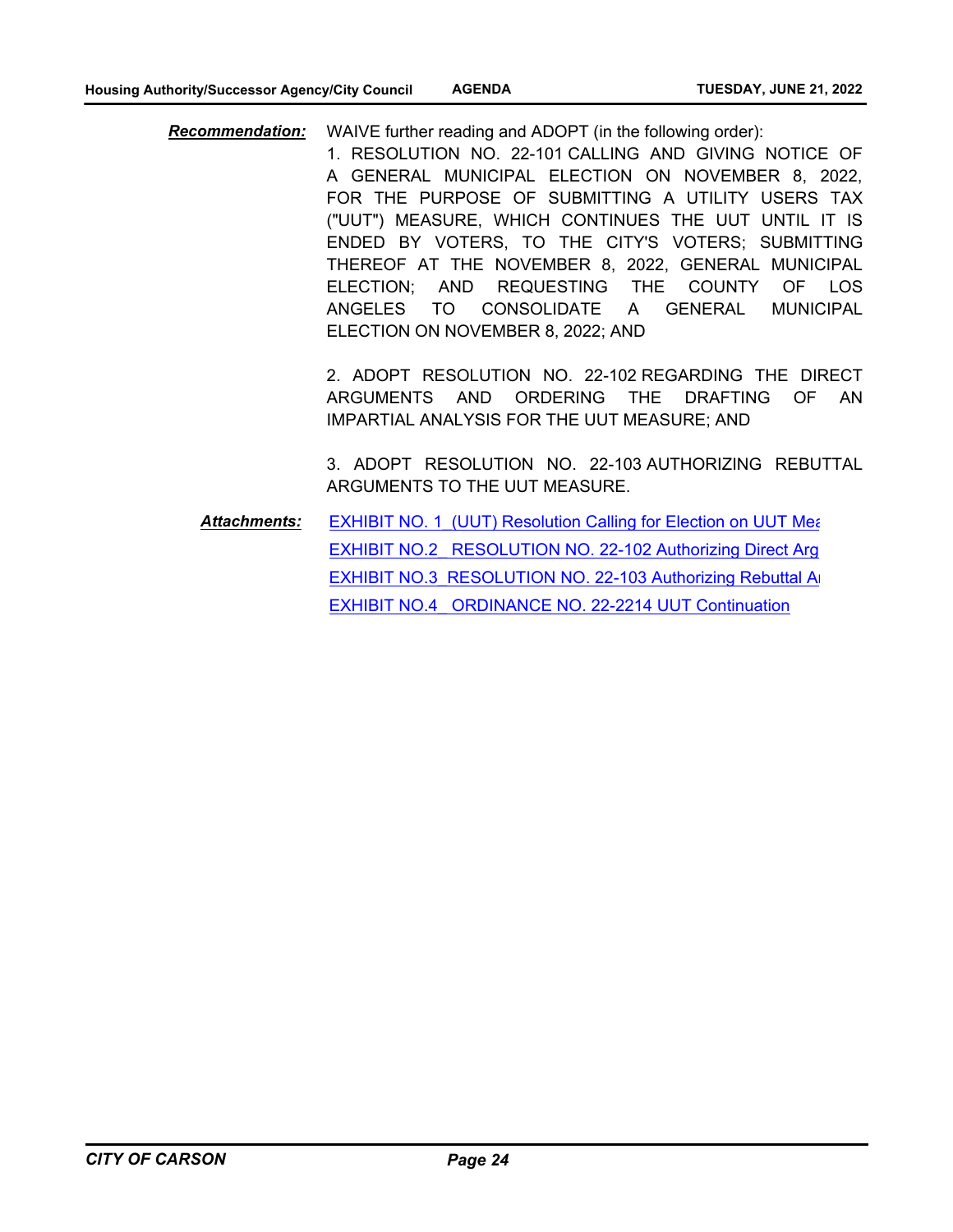| <b>Item No. 42. 2022-516</b> | CONSIDERATION OF LOCAL APPOINTMENTS TO                       |  |  |  |
|------------------------------|--------------------------------------------------------------|--|--|--|
|                              | THE CITY'S COMMISSIONS, COMMITTEES AND                       |  |  |  |
|                              | BOARDS; AND/OR CITY COUNCIL                                  |  |  |  |
|                              | SUB-COMMITTEES; AND/OR CITY-AFFILIATED                       |  |  |  |
|                              | ORGANIZATIONS BY MAYOR AND CITY COUNCIL                      |  |  |  |
|                              | (CITY COUNCIL)                                               |  |  |  |
|                              | $D$ esamusandetism: $T$ AI/ $\Gamma$ the following satisface |  |  |  |

*Recommendation:* TAKE the following actions: 1. CONSIDER and APPOINT, REAPPOINT or REMOVE members to the Commissions, Committees and Boards; and/or 2. REAFFIRM, RE-DESIGNATE and/or DESIGNATE member assignments to the City Council Sub-Committees; and/or 3. REAFFIRM, RE-DESIGNATE and/or DESIGNATE delegates and alternates to the City-Affiliated Organizations; and 4. DIRECT the City Clerk to notify all affected appointments, reappointments or removed members and/or all affected City-Affiliated Organizations of this action in writing; 5. IF APPLICABLE, DIRECT the City Clerk to post and publish in accordance with the Maddy Act.

*Attachments:* [Exhibit 1 - June 21, 2022 Staff Report.pdf](http://carson.legistar.com/gateway.aspx?M=F&ID=60161a07-3f61-4a9e-8ead-5b51582f84fd.pdf)

#### **ORDINANCE SECOND READING: (Item 43 to 44)**

- **SECOND READING AND ADOPTION OF ORDINANCE NO. 22-2212, AN ORDINANCE OF THE CITY OF CARSON, CALIFORNIA, GRANTING A NONPUBLIC UTILITY PIPELINE FRANCHISE TO ULTRAMAR INC. (CITY COUNCIL) Item No. 43.** [2022-542](http://carson.legistar.com/gateway.aspx?m=l&id=/matter.aspx?key=10473)
	- *Recommendation:* ADOPT BY Second Reading and by title only with further reading waived, "ORDINANCE NO. 22-2212, AN ORDINANCE OF THE CITY OF CARSON, CALIFRONIA, TO GRANT A NONPUBLIC UTILITY PIPELINE FRANCHISE TO ULTRAMAR, INC."

*Attachments:* [Exhibit 1-Ultramar Pipeline Ordinance\\_2022-6-21](http://carson.legistar.com/gateway.aspx?M=F&ID=bb0236c7-f2d6-44cb-91e2-ba60574529b4.pdf)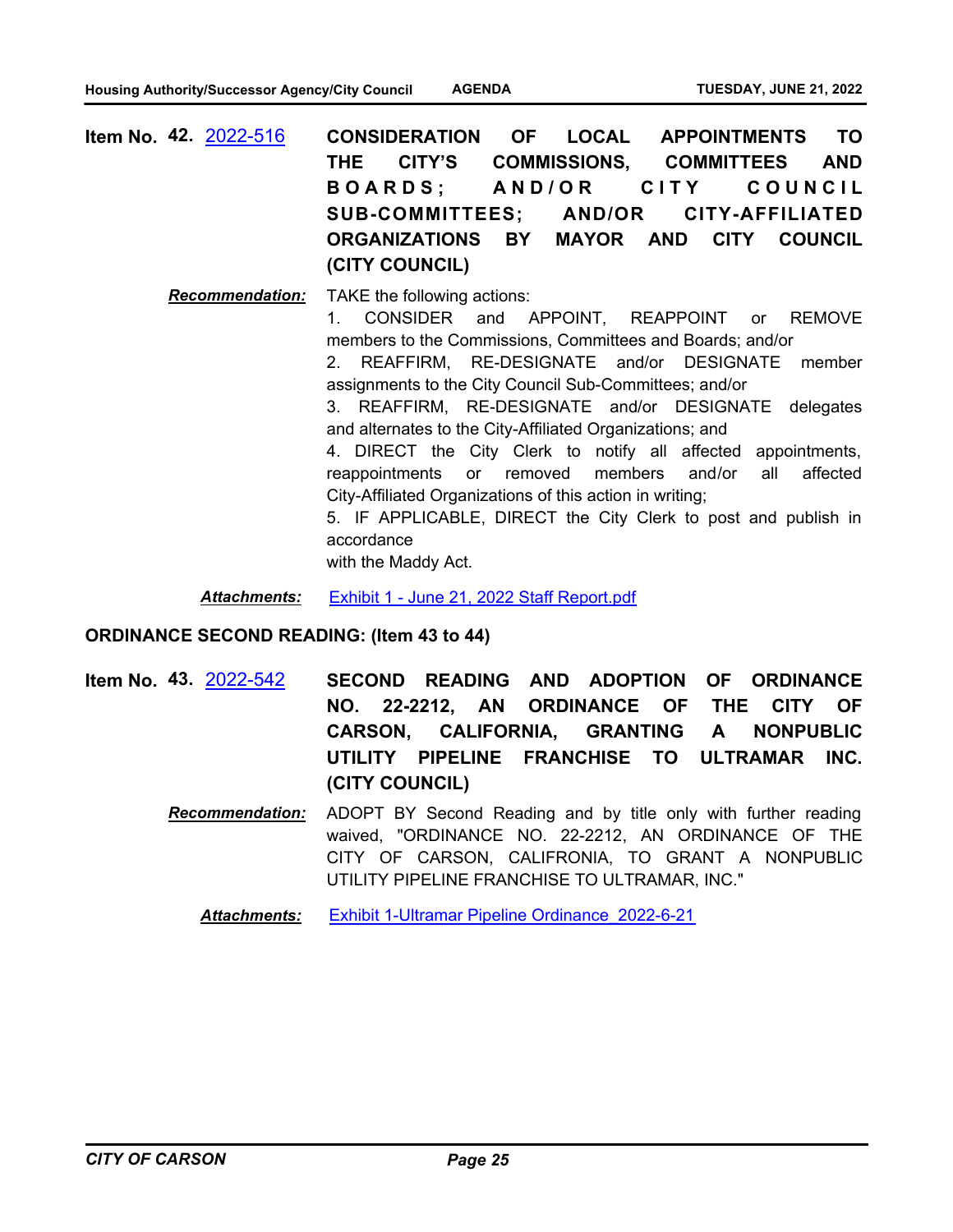**SECOND READING AND ADOPTION OF ORDINANCE 22-2213, "AN ORDINANCE OF THE CITY COUNCIL OF THE CITY OF CARSON, CALIFORNIA, AMENDING SECTION 2611 (EXCEPTIONS TO BIDDING REQUIREMENTS FOR PURCHASES OTHER THAN FOR PUBLIC PROJECTS) OF CHAPTER 6 (PURCHASING SYSTEM) OF ARTICLE II (ADMINISTRATION) OF THE CARSON MUNICIPAL CODE TO AMEND THE COOPERATIVE PURCHASING REGULATIONS" (CITY COUNCIL) Item No. 44.** [2022-547](http://carson.legistar.com/gateway.aspx?m=l&id=/matter.aspx?key=10478)

> *Recommendation:* TAKE the following actions: ADOPT by Second Reading and by title only with further reading waived, ORDINANCE NO. 22-2213, "AN ORDINANCE OF THE CITY COUNCIL OF THE CITY OF CARSON, CALIFORNIA, AMENDING SECTION 2611 (EXCEPTIONS TO BIDDING REQUIREMENTS FOR PURCHASES OTHER THAN FOR PUBLIC PROJECTS) OF CHAPTER 6 (PURCHASING SYSTEM) OF ARTICLE II (ADMINISTRATION) OF THE CARSON MUNICIPAL CODE TO AMEND THE COOPERATIVE PURCHASING REGULATIONS"

*Attachments:* [ORDINANCE NO. 22-2213](http://carson.legistar.com/gateway.aspx?M=F&ID=6fe215cc-da63-4f1b-a5f0-92b23d7b05e6.pdf)

#### **MEMORIAL ADJOURNMENTS**

### **ORAL COMMUNICATIONS FOR MATTERS NOT LISTED ON THE AGENDA (MEMBERS OF THE PUBLIC)**

*The public may at this time address the members of the City Council/Housing Authority/Successor Agency on any matters within the jurisdiction of the City Council/Housing Authority/Successor Agency. No action may be taken on*  non-agendized items except as authorized by law. Speakers are requested to limit *their comments to no more than three minutes each, speaking once.*

#### **COUNCIL MEMBER REQUESTS TO ADD ITEMS TO FUTURE AGENDAS**

#### **ORAL COMMUNICATIONS (COUNCIL MEMBERS)**

### **ANNOUNCEMENT OF UNFINISHED OR CONTINUED CLOSED SESSION ITEMS (AS NECESSARY)**

**RECESS TO CLOSED SESSION**